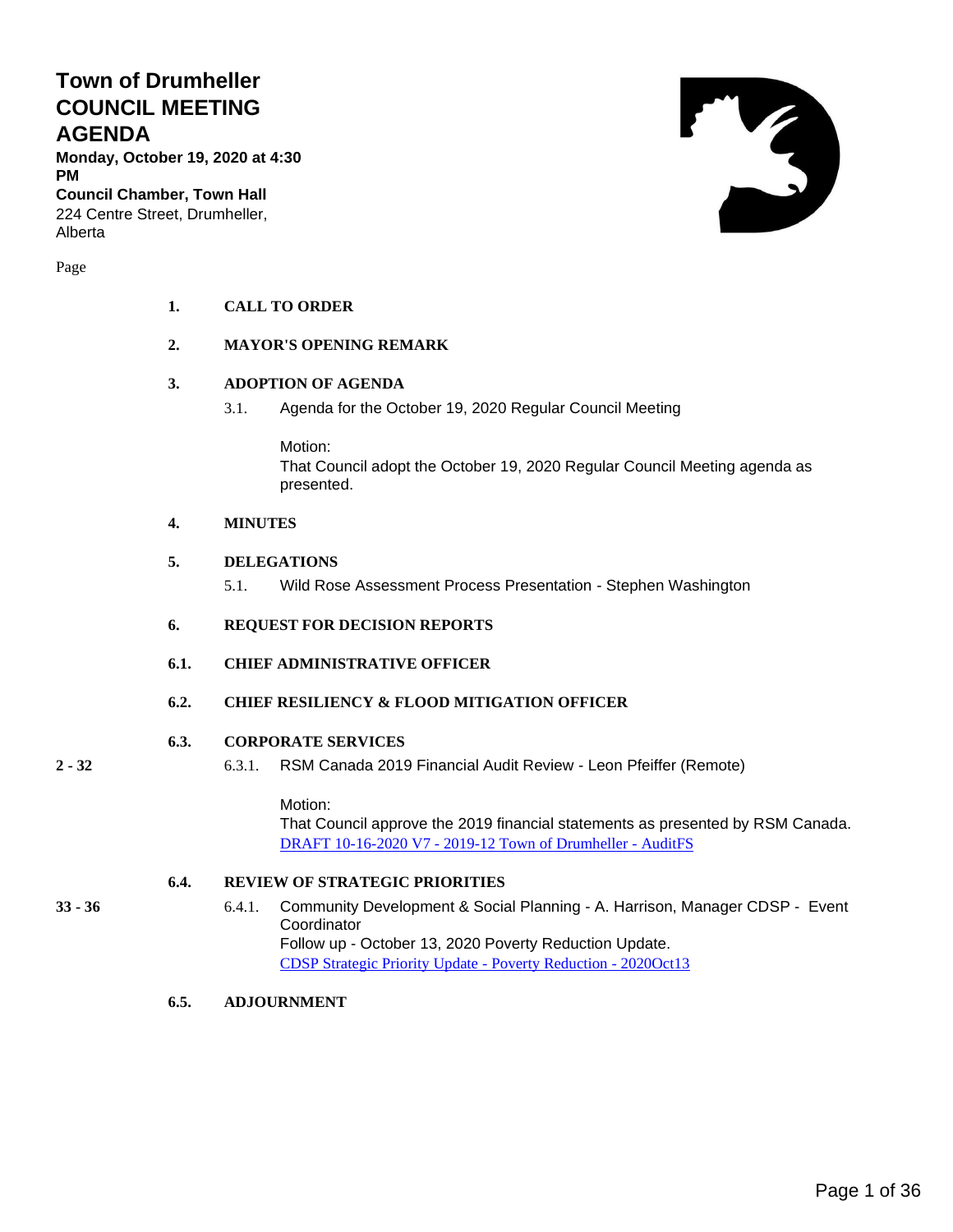<span id="page-1-0"></span>**WARNING - ROUNDING IS DISABLED**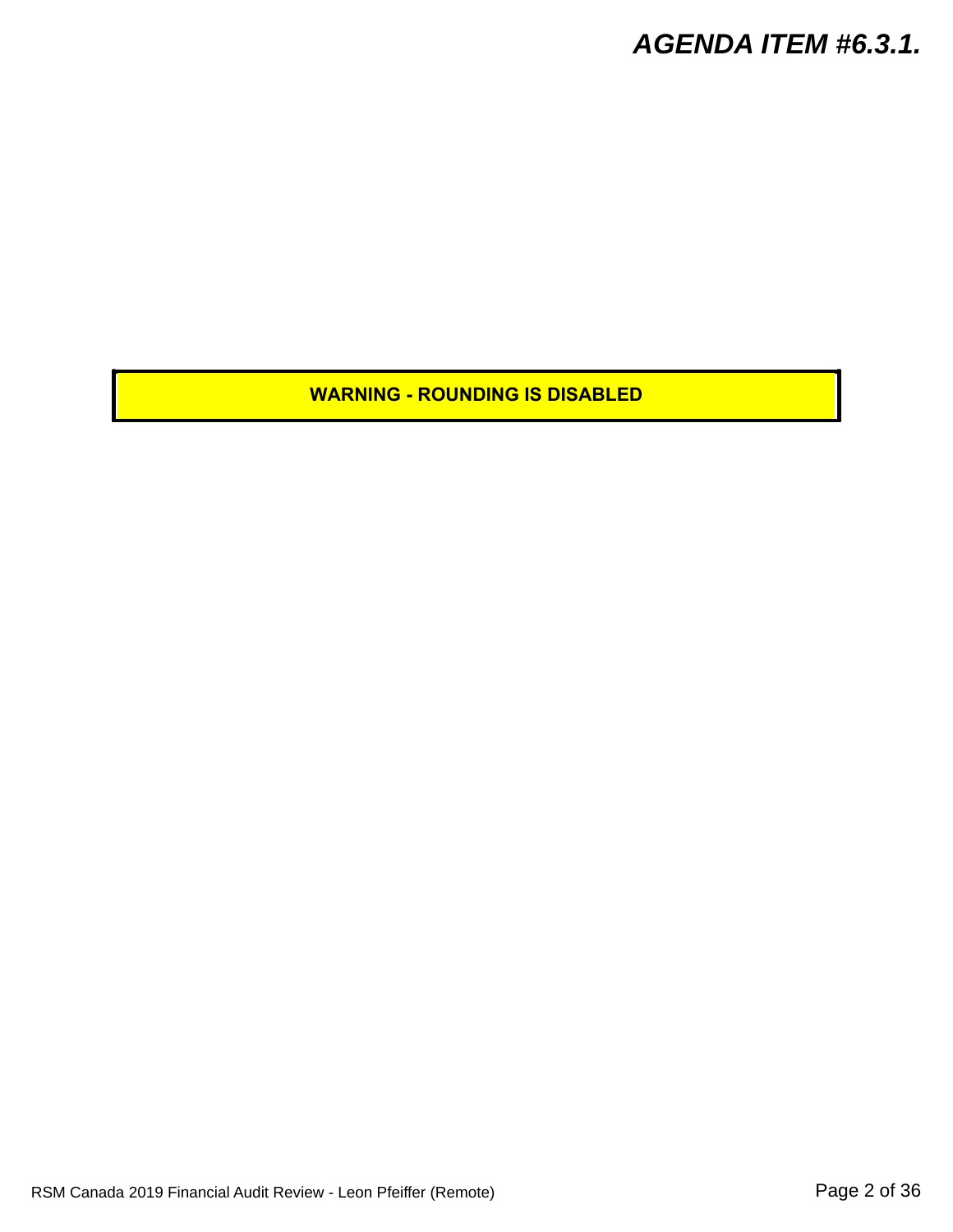**TOWN OF DRUMHELLER** Consolidated Financial Statements Year Ended December 31, 2019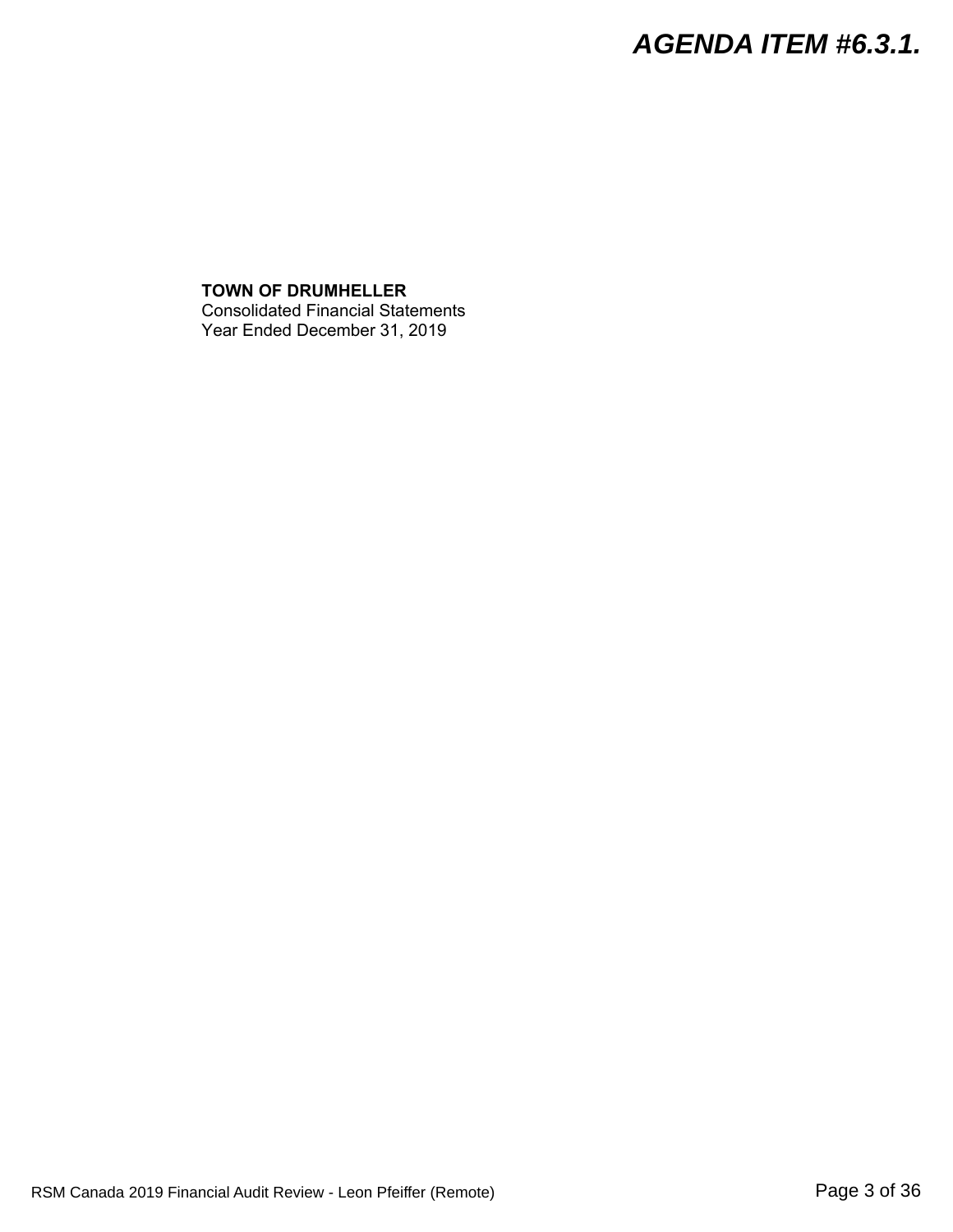$\mathbf{P}$ 

# **TOWN OF DRUMHELLER**

Index to Consolidated Financial Statements Year Ended December 31, 2019

|                                                                     | Page      |
|---------------------------------------------------------------------|-----------|
| MANAGEMENT'S RESPONSIBILITY FOR FINANCIAL REPORTING                 |           |
| <b>INDEPENDENT AUDITOR'S REPORT</b>                                 | $2 - 3$   |
| CONSOLIDATED FINANCIAL STATEMENTS                                   |           |
| <b>Consolidated Statement of Financial Position</b>                 | 4         |
| <b>Consolidated Statement of Operations and Accumulated Surplus</b> | 5         |
| Consolidated Statement of Changes in Net Financial Assets           | 6         |
| <b>Consolidated Statement of Cash Flows</b>                         | 7         |
| Notes to Consolidated Financial Statements                          | $8 - 24$  |
| Consolidated Segmented Information (Schedule 1)                     | $25 - 26$ |
| Consolidated Segmented Information (Schedule 2)                     | $27 - 28$ |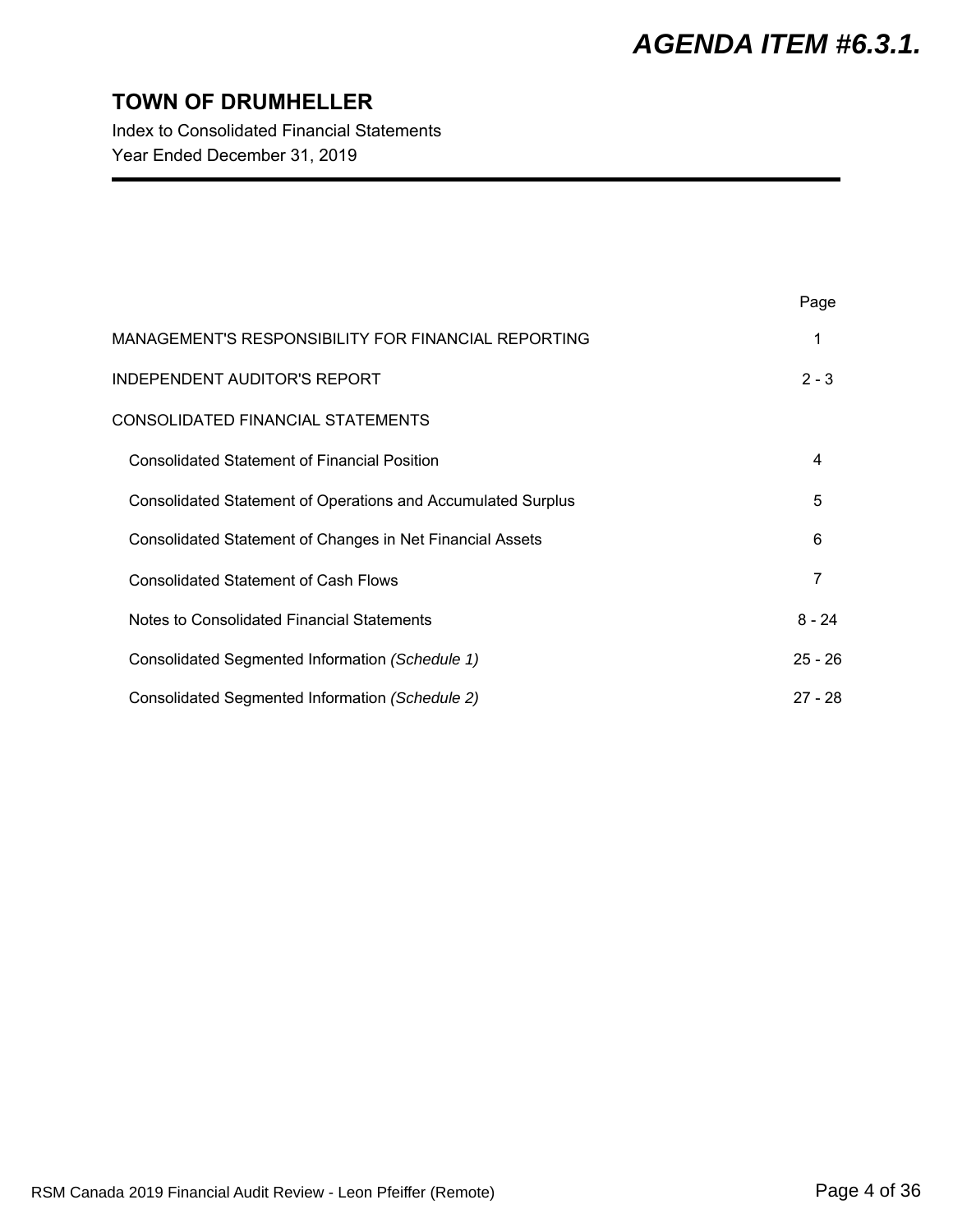### **MANAGEMENT'S RESPONSIBILITY FOR FINANCIAL REPORTING**

The accompanying consolidated financial statements of the Town of Drumheller (the "Town") have been prepared in accordance with Canadian public sector accounting standards. When alternative accounting methods exist, management has chosen those it deems most appropriate in the circumstances. These statements include certain amounts based on management's estimates and judgments. Management has determined such amounts based on a reasonable basis in order to ensure that the financial statements are presented fairly in all material respects.

The integrity and reliability of the Town of Drumheller's reporting systems are achieved through the use of formal policies and procedures, the careful selection of employees and an appropriate division of responsibilities. These systems are designed to provide reasonable assurance that the financial information is reliable and accurate.

The Town's Council is responsible for ensuring that management fulfills its responsibility for financial reporting and is ultimately responsible for reviewing and approving the financial statements. Council meets periodically with management, as well as the external auditors, to discuss internal controls over the financial reporting process, auditing matters and financial reporting issues, to satisfy themselves that each party is properly discharging their responsibilities, and to review the consolidated financial statements and the independent auditors' report.

The consolidated financial statements have been audited on behalf of Council by RSM Alberta LLP, in accordance with Canadian public sector accounting standards.

Chief Administrative Officer **Finance Manager** Finance Manager

Drumheller, AB October 19, 2020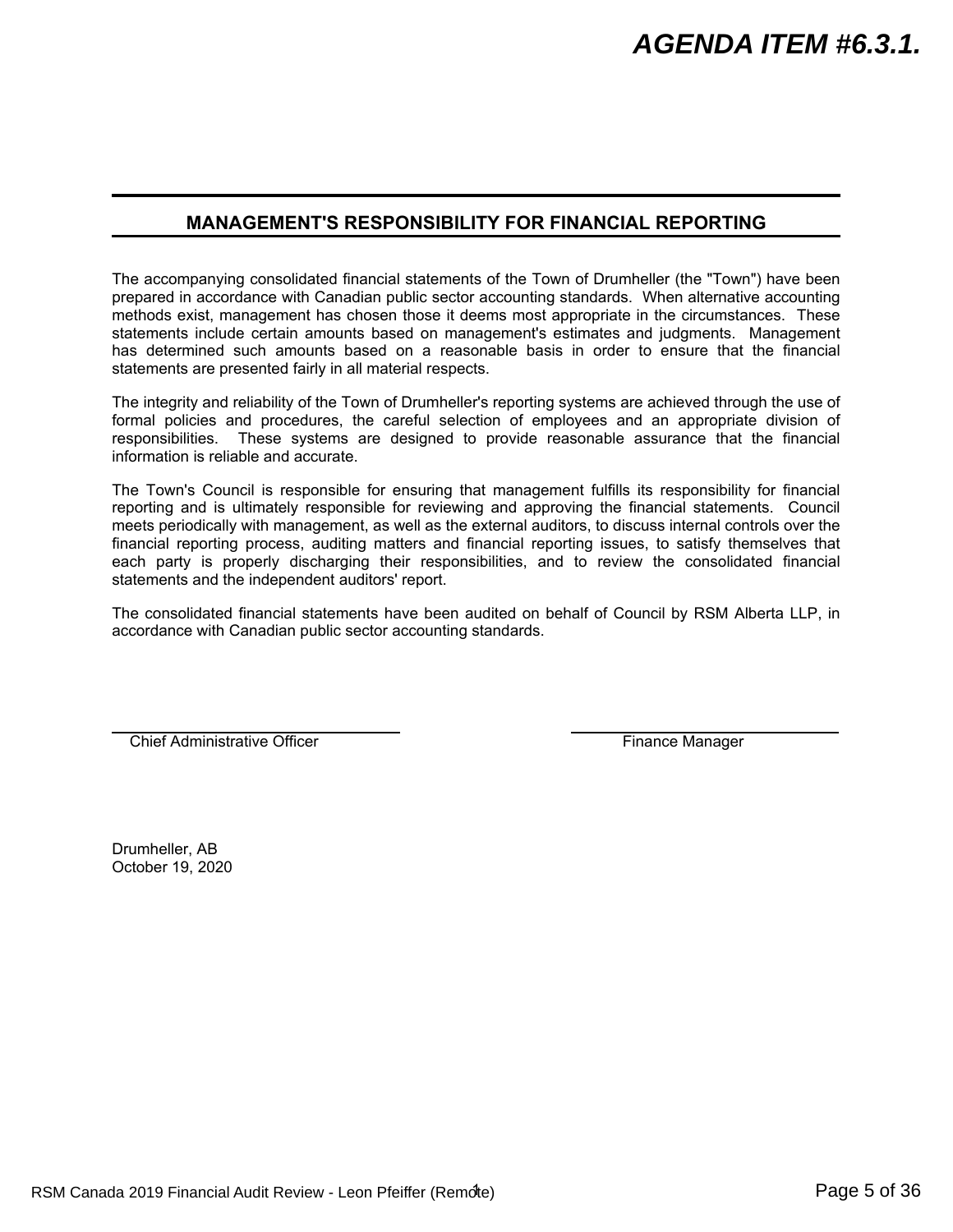

### **INDEPENDENT AUDITOR'S REPORT**

### To the Members of Council of Town of Drumheller

#### *Opinion*

We have audited the consolidated financial statements of Town of Drumheller (the Town), which comprise the consolidated statement of financial position as at December 31, 2019, and the consolidated statements of operations and accumulated surplus, changes in net financial assets and cash flows for the year then ended, and notes to the consolidated financial statements, including a summary of significant accounting policies.

In our opinion, the accompanying consolidated financial statements present fairly, in all material respects, the financial position of the Town as at December 31, 2019, and the results of its operations and its cash flows for the year then ended in accordance with Canadian public sector accounting standards.

#### *Basis for Opinion*

We conducted our audit in accordance with Canadian generally accepted auditing standards. Our responsibilities under those standards are further described in the *Auditor's Responsibilities for the Audit of the Consolidated Financial Statements* section of our report. We are independent of the Town in accordance with the ethical requirements that are relevant to our audit of the consolidated financial statements in Canada, and we have fulfilled our other ethical responsibilities in accordance with those requirements. We believe that the audit evidence we have obtained is sufficient and appropriate to provide a basis for our opinion.

#### *Responsibilities of Management and Those Charged with Governance for the Consolidated Financial Statements*

Management is responsible for the preparation and fair presentation of the consolidated financial statements in accordance with Canadian public sector accounting standards, and for such internal control as management determines is necessary to enable the preparation of consolidated financial statements that are free from material misstatement, whether due to fraud or error.

In preparing the consolidated financial statements, management is responsible for assessing the Town's ability to continue as a going concern, disclosing, as applicable, matters relating to going concern and using the going concern basis of accounting unless management either intends to liquidate the Town or to cease operations, or has no realistic alternative but to do so.

Those charged with governance are responsible for overseeing the Town's financial reporting process.

*(continues)*

**THE POWER OF BEING UNDERSTOOD** AUDIT | TAX | CONSULTING

RSM Alberta LLP is a limited liability partnership that provides public accounting services. RSM is the brand used by a network of independent accounting and consulting firms,<br>each of which practices in its own right. Visi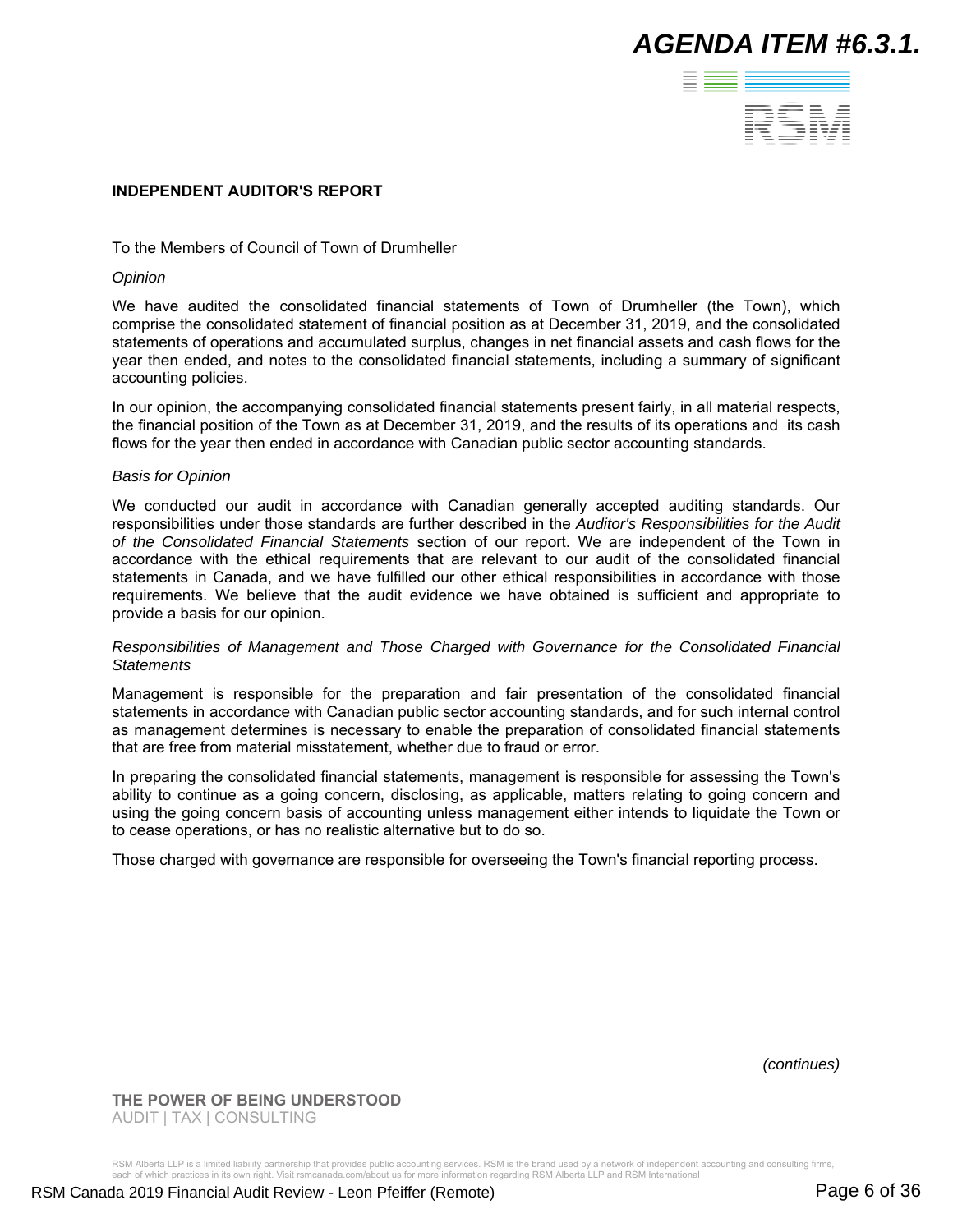#### *Auditor's Responsibilities for the Audit of the Financial Statements*

Our objectives are to obtain reasonable assurance about whether the consolidated financial statements as a whole are free from material misstatement, whether due to fraud or error, and to issue an auditor's report that includes our opinion. Reasonable assurance is a high level of assurance, but is not a guarantee that an audit conducted in accordance with Canadian generally accepted auditing standards will always detect a material misstatement when it exists. Misstatements can arise from fraud or error and are considered material if, individually or in the aggregate, they could reasonably be expected to influence the economic decisions of users taken on the basis of these consolidated financial statements. As part of an audit in accordance with Canadian generally accepted auditing standards, we exercise professional judgment and maintain professional skepticism throughout the audit. We also:

- Identify and assess the risks of material misstatement of the consolidated financial statements, whether due to fraud or error, design and perform audit procedures responsive to those risks, and obtain audit evidence that is sufficient and appropriate to provide a basis for our opinion. The risk of not detecting a material misstatement resulting from fraud is higher than for one resulting from error, as fraud may involve collusion, forgery, intentional omissions, misrepresentations, or the override of internal control.
- Obtain an understanding of internal control relevant to the audit in order to design audit procedures that are appropriate in the circumstances, but not for the purpose of expressing an opinion on the effectiveness of the Town's internal control.
- Evaluate the appropriateness of accounting policies used and the reasonableness of accounting estimates and related disclosures made by management.
- Conclude on the appropriateness of management's use of the going concern basis of accounting and, based on the audit evidence obtained, whether a material uncertainty exists related to events or conditions that may cast significant doubt on the Town's ability to continue as a going concern. If we conclude that a material uncertainty exists, we are required to draw attention in our auditor's report to the related disclosures in the consolidated financial statements or, if such disclosures are inadequate, to modify our opinion. Our conclusions are based on the audit evidence obtained up to the date of our auditor's report. However, future events or conditions may cause the Town to cease to continue as a going concern.
- Evaluate the overall presentation, structure and content of the consolidated financial statements, including the disclosures, and whether the consolidated financial statements represent the underlying transactions and events in a manner that achieves fair presentation.

We communicate with those charged with governance regarding, among other matters, the planned scope and timing of the audit and significant audit findings, including any significant deficiencies in internal control that we identify during our audit.

October 19, 2020

Edmonton, Alberta Chartered Professional Accountants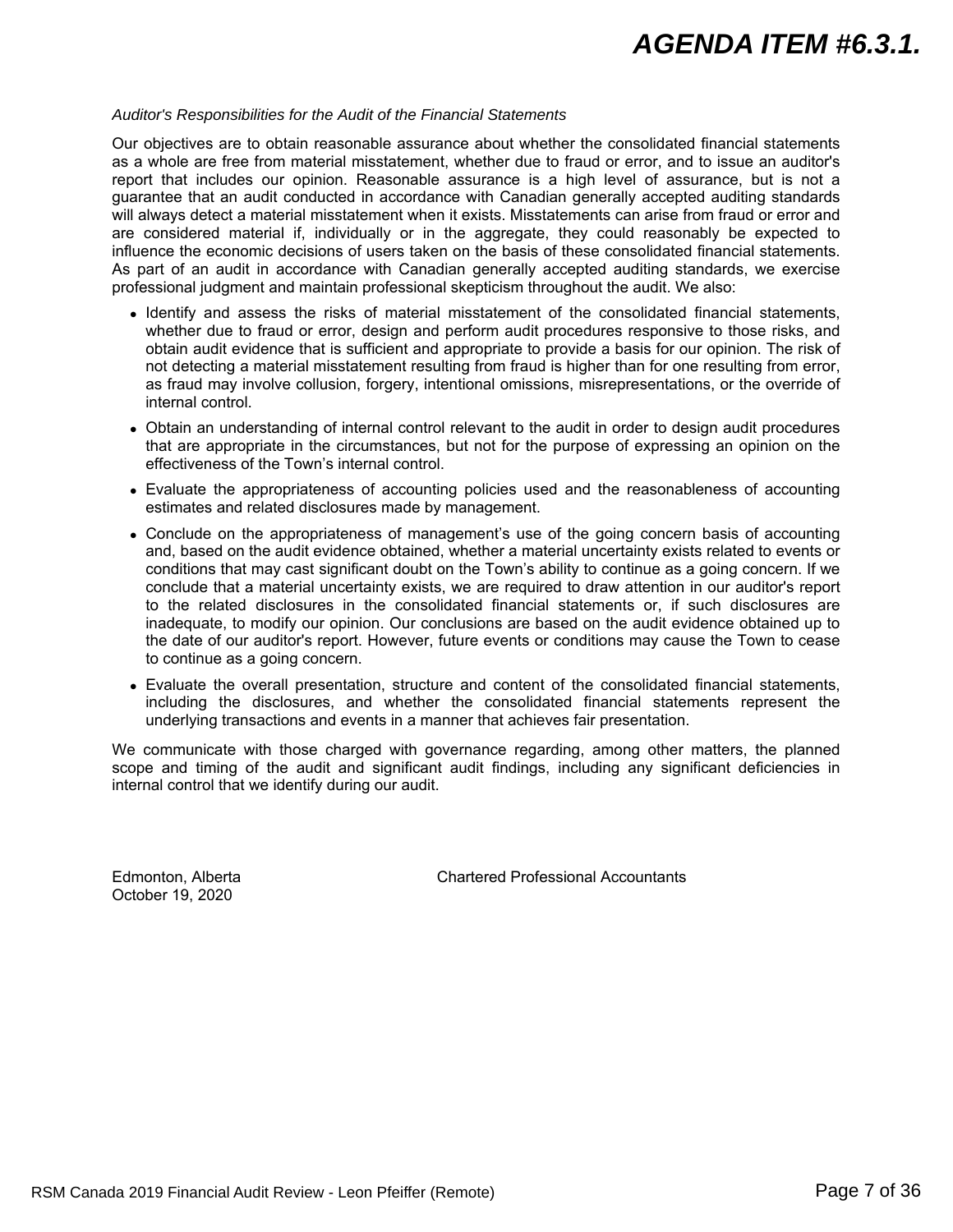Consolidated Statement of Financial Position

December 31, 2019

| <b>FINANCIAL ASSETS</b>                  |                 |                 |
|------------------------------------------|-----------------|-----------------|
| Cash and cash equivalents (Note 2)       | \$<br>5,462,817 | \$<br>4,179,303 |
| Taxes receivable (Note 3)                | 1,119,575       | 946,013         |
| Accounts receivable (Note 4)             | 4,172,622       | 3,616,919       |
| Accrued interest receivable              | 94,612          | 17,380          |
| Inventory held for sale (Note 5)         | 1,860,514       | 1,827,324       |
| Investments (Note 6)                     | 27,562,526      | 25,619,894      |
|                                          |                 |                 |
|                                          | 40,272,666      | 36,206,833      |
| <b>LIABILITIES</b>                       |                 |                 |
| Accounts payable and accrued liabilities | 2,680,280       | 2,607,989       |
| Employee benefit obligation (Note 7)     | 484,601         | 564,746         |
| Deferred revenue (Note 8)                | 11,308,677      | 10,513,170      |
| Long-term debt (Note 9)                  | 8,521,612       | 9,190,367       |
|                                          |                 |                 |
|                                          | 22,995,170      | 22,876,272      |
| <b>NET FINANCIAL ASSETS</b>              | 17,277,496      | 13,330,561      |
| <b>NON-FINANCIAL ASSETS</b>              |                 |                 |
| Tangible capital assets (Note 10)        | 140,495,217     | 142,201,352     |
| Inventory for consumption                | 594,652         | 611,945         |
| Prepaid expenses                         | 290,580         | 302,222         |
|                                          |                 |                 |
|                                          | 141,380,449     | 143,115,519     |
| <b>ACCUMULATED SURPLUS (Note 12)</b>     | \$158,657,945   | \$156,446,080   |
|                                          |                 |                 |

CONTINGENCIES *(Note 19)*

COMMITMENTS *(Note 20)*

SUBSEQUENT EVENTS *(Note 21)*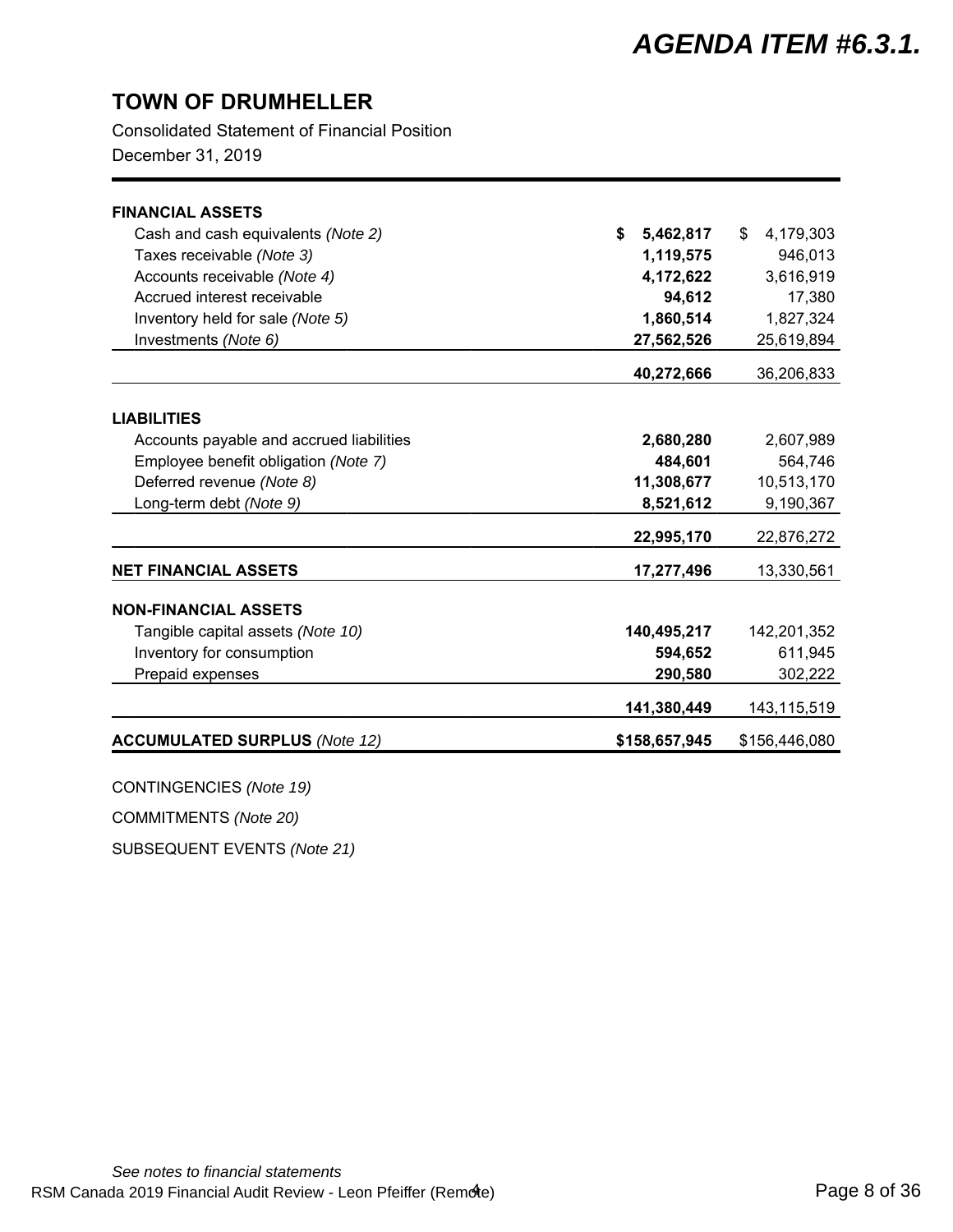Consolidated Statement of Operations and Accumulated Surplus

Year Ended December 31, 2019

|                                                                           | Budget 2019<br>(Note 22) | 2019                   | 2018                   |
|---------------------------------------------------------------------------|--------------------------|------------------------|------------------------|
|                                                                           |                          |                        |                        |
| <b>REVENUES</b><br>Net municpal taxes (Note 13)                           | \$<br>8,941,710          | 8,907,363<br>\$        | \$<br>8,750,341        |
| Government transfers for operating (Note 14)                              | 784,813                  | 1,090,867              | 909,180                |
| Sales and user fees                                                       | 7,476,580                | 6,944,110              | 7,837,542              |
| Franchise and concessions                                                 | 1,685,000                | 1,784,107              | 1,731,291              |
| Investment income                                                         | 385,000                  | 498,507                | 488,670                |
| Penalties and costs on taxes                                              | 166,000                  | 170,662                | 167,774                |
| Rentals                                                                   | 344,352                  | 488,349                | 434,338                |
| Other                                                                     | 888,450                  | 281,873                | 224,509                |
|                                                                           | 20,671,905               | 20,165,838             | 20,543,645             |
|                                                                           |                          |                        |                        |
| <b>EXPENSES</b> (Note 15)                                                 |                          |                        |                        |
| Legislative                                                               | 348,020                  | 333,907                | 276,890                |
| Administration                                                            | 1,665,443                | 1,612,855              | 1,525,274              |
| Protective services                                                       | 2,772,790                | 2,536,648              | 2,209,069              |
| <b>Transportation services</b><br>Water and wastewater                    | 2,809,105<br>6,079,520   | 3,345,598<br>5,231,836 | 3,823,164<br>5,260,838 |
| Waste management                                                          | 415,700                  | 409,178                | 418,369                |
| Planning and development                                                  | 1,038,732                | 803,626                | 735,008                |
| Recreation and parks                                                      | 5,368,285                | 5,045,974              | 4,824,844              |
| Public health and welfare                                                 | 437,810                  | 458,644                | 448,993                |
|                                                                           | 20,935,405               | 19,778,266             | 19,522,449             |
|                                                                           |                          |                        |                        |
| <b>EXCESS OF REVENUES OVER EXPENSES</b><br><b>BEFORE CAPITAL REVENUES</b> | (263, 500)               | 387,572                | 1,021,196              |
|                                                                           |                          |                        |                        |
| <b>CAPITAL REVENUES</b>                                                   |                          |                        |                        |
| Government transfers for capital (Note 14)                                | 12,366,420               | 1,688,903              | 1,892,719              |
| Other capital                                                             | 50,800                   | 121,295                | 70,190                 |
| Gain on disposal of tangible capital assets                               |                          | 14,095                 | 34,757                 |
|                                                                           | 12,417,220               | 1,824,293              | 1,997,666              |
| <b>EXCESS OF REVENUES OVER EXPENSES</b>                                   | 12, 153, 720             | 2,211,865              | 3,018,862              |
| ACCUMULATED SURPLUS - BEGINNING OF                                        |                          |                        |                        |
| YEAR                                                                      | 156,446,080              | 156,446,080            | 153,427,218            |
| <b>ACCUMULATED SURPLUS - END OF YEAR</b>                                  | \$168,599,800            | \$158,657,945          | \$156,446,080          |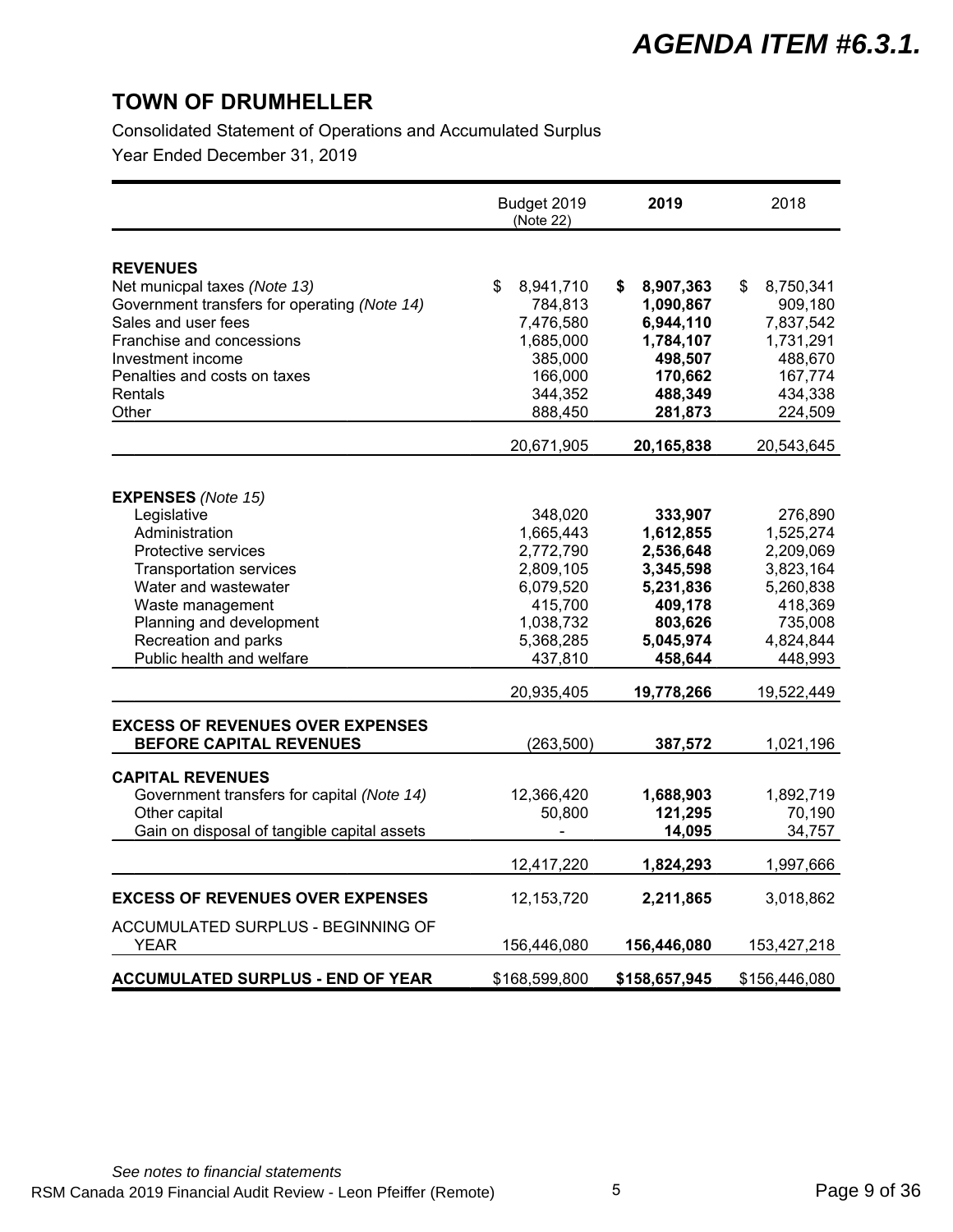Consolidated Statement of Changes in Net Financial Assets

Year Ended December 31, 2019

|                                                                                                                                                                             | <b>Budget</b><br>2019<br>(Note 24) | 2019                                            | 2018                                            |
|-----------------------------------------------------------------------------------------------------------------------------------------------------------------------------|------------------------------------|-------------------------------------------------|-------------------------------------------------|
|                                                                                                                                                                             |                                    |                                                 |                                                 |
| <b>EXCESS OF REVENUES OVER EXPENSES</b>                                                                                                                                     | \$12,153,720                       | 2,211,865<br>\$                                 | 3,018,862<br>\$                                 |
| Acquisition of tangible capital assets<br>Amortization of tangible capital assets<br>Gain on sale of tangible capital assets<br>Proceeds on sale of tangible capital assets | (18,570,020)<br>120,000            | (2,958,207)<br>4,611,525<br>(14, 095)<br>66,912 | (4,642,257)<br>4,259,030<br>(34, 757)<br>48,616 |
| Decrease (increase) in prepaid expenses<br>Decrease in inventory for consumption                                                                                            | (18, 450, 020)                     | 1,706,135<br>11,642<br>17,293                   | (369, 368)<br>(12, 652)<br>55,997               |
|                                                                                                                                                                             | (18,450,020)                       | 1,735,070                                       | (326,023)                                       |
| <b>INCREASE (DECREASE) IN NET FINANCIAL</b><br><b>ASSETS</b>                                                                                                                | (6, 296, 300)                      | 3,946,935                                       | 2,692,839                                       |
| <b>NET FINANCIAL ASSETS - BEGINNING OF</b><br>YEAR                                                                                                                          | 10,637,722                         | 13,330,561                                      | 10,637,722                                      |
| <b>NET FINANCIAL ASSETS - END OF YEAR</b>                                                                                                                                   | 4,341,422<br>\$                    | 17,277,496<br>S                                 | \$<br>13,330,561                                |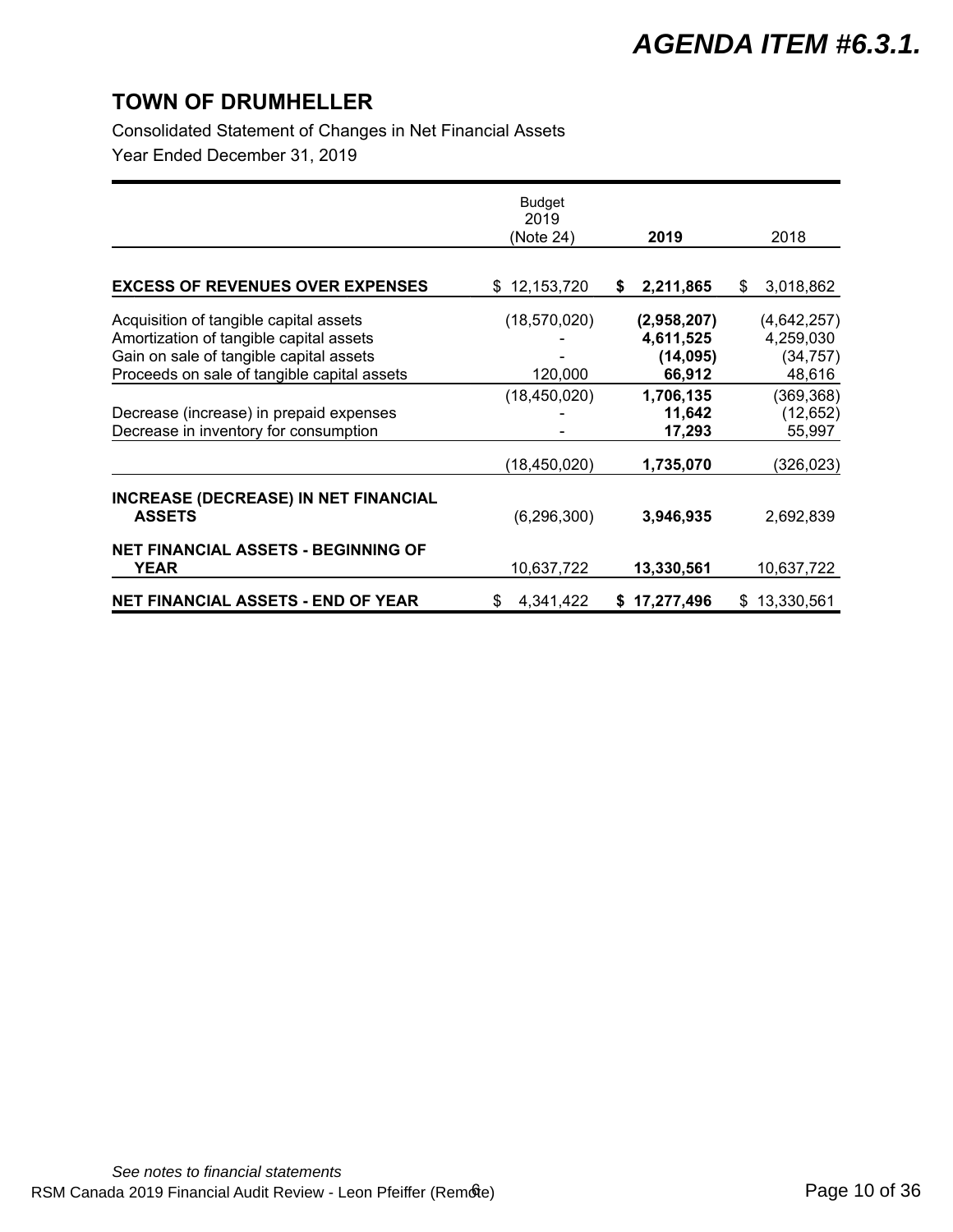Consolidated Statement of Cash Flows

Year Ended December 31, 2019

|                                                 | 2019            | 2018            |
|-------------------------------------------------|-----------------|-----------------|
| <b>OPERATING ACTIVITIES</b>                     |                 |                 |
| Excess of revenues over expenses                | \$<br>2,211,865 | \$<br>3,018,862 |
| Items not affecting cash:                       |                 |                 |
| Amortization of tangible capital assets         | 4,611,525       | 4,259,030       |
| Gain on disposal of tangible capital assets     | (14, 095)       | (34, 757)       |
|                                                 | 6,809,295       | 7,243,135       |
| Changes in non-cash working capital:            |                 |                 |
| Taxes receivable                                | (173, 562)      | 188,753         |
| Accounts receivable                             | (555, 703)      | 5,481,727       |
| Accrued interest receivable                     | (77, 232)       | 46,750          |
| Inventory held for sale                         | (33, 190)       | 19,975          |
|                                                 | 72,290          | (120, 191)      |
| Accounts payable and accrued liabilities        | (80, 145)       | (30, 222)       |
| Employee benefit obligation<br>Deferred revenue | 795,507         | 983,501         |
| Inventory for consumption                       | 17,293          | 55,997          |
| Prepaid expenses                                | 11,642          | (12, 652)       |
|                                                 | (23, 100)       | 6,613,638       |
|                                                 | 6,786,195       | 13,856,773      |
|                                                 |                 |                 |
| <b>CAPITAL ACTIVITIES</b>                       |                 |                 |
| Acquisition of tangible capital assets          | (2,958,207)     | (4,642,257)     |
| Proceeds on sale of tangible capital assets     | 66,912          | 48,616          |
|                                                 | (2,891,295)     | (4,593,641)     |
| <b>INVESTING ACTIVITIES</b>                     |                 |                 |
| Purchase of investments                         | (3,522,028)     | (22, 128, 275)  |
| Proceeds on redemption of investments           | 1,579,397       | 6,900,066       |
|                                                 | (1,942,631)     | (15,228,209)    |
|                                                 |                 |                 |
| <b>FINANCING ACTIVITIES</b>                     |                 |                 |
| Proceeds from issuance of long-term debt        |                 | 476,165         |
| Repayment of long-term debt                     | (668, 755)      | (891,002)       |
|                                                 | (668, 755)      | (414, 837)      |
| (DECREASE) INCREASE IN CASH                     | 1,283,514       | (6,379,914)     |
| Cash and cash equivalents - beginning of year   | 4,179,303       | 10,559,217      |
| CASH AND CASH EQUIVALENTS - END OF YEAR         | \$<br>5,462,817 | \$<br>4,179,303 |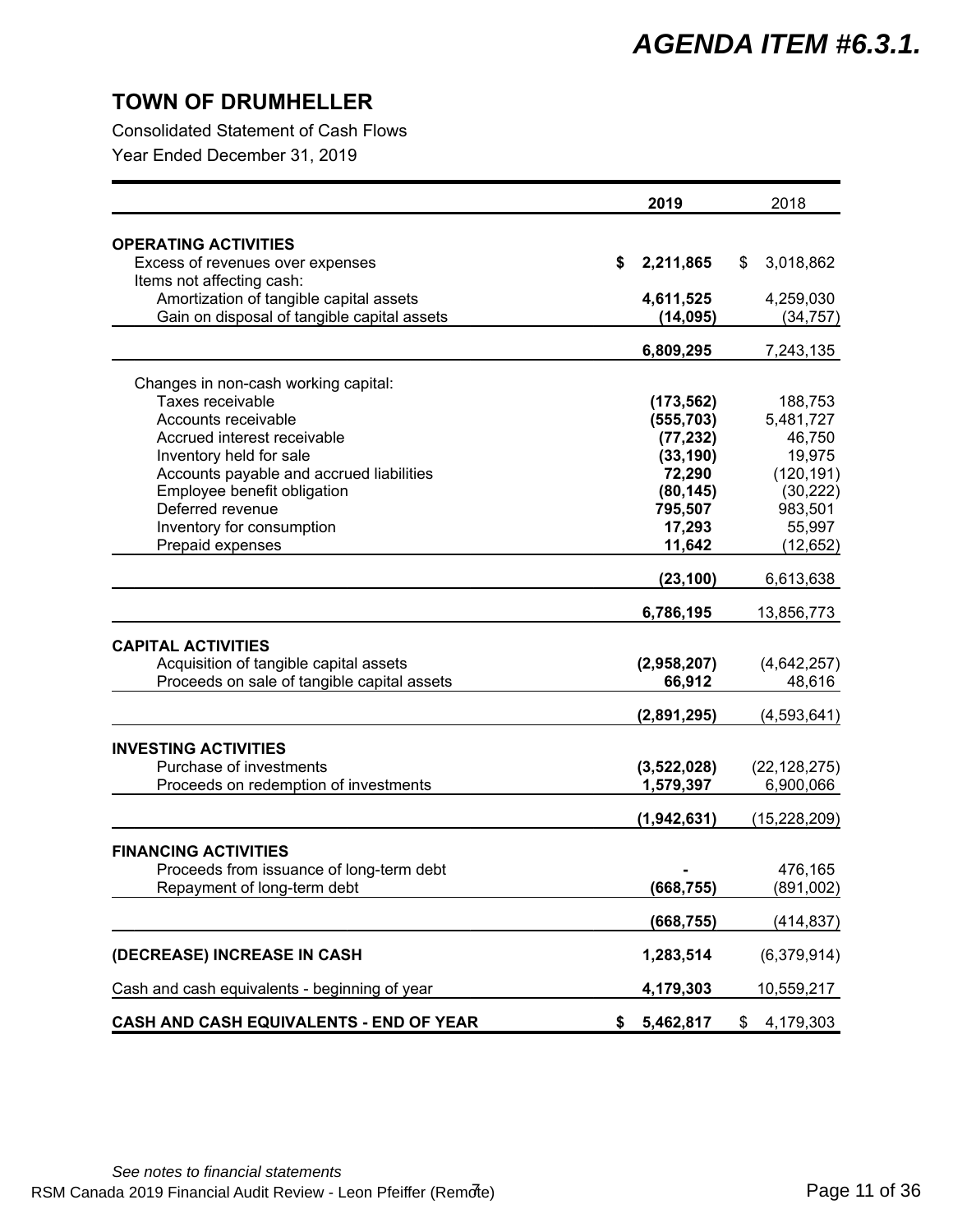Notes to Consolidated Financial Statements

### Year Ended December 31, 2019

### **1. SUMMARY OF SIGNIFICANT ACCOUNTING POLICIES**

The consolidated financial statements of the Town of Drumheller (the "Town") are the representations of management prepared in accordance with Canadian Public Sector Accounting Standards (PSAS). Significant aspects of the accounting policies adopted by the Town are as follows:

#### Reporting entity

The consolidated financial statements reflect the assets, liabilities, revenues and expenses, changes in net financial assets and cash flows of the reporting entity. This entity is comprised of the municipal operations plus all the organizations that are owned or controlled by the Town and therefore, are accountable to the Town Council for the administration of their financial affairs and resources. The summary of taxes levied (Note 13) also includes requisitions for education and social organizations that are not part of the municipal reporting entity.

#### Cash and cash equivalents

Cash and cash equivalents consist of cash on hand and cash on deposit less outstanding cheques at the reporting date.

#### Investments

Investments are recorded at cost. Investment premiums and discounts are amortized on the net present value basis over the term of the respective investments. When there has been a decline in the market value which is other than temporary in nature, the respective investments are written down to market value. During the year, there was no impairment recorded (2018 - \$nil).

#### Inventory held for resale

Inventory held for resale includes land and buildings. Inventory held for resale is recorded at the lower of cost or net realizable value. Cost includes costs for land acquisition and improvements required to prepare the land for servicing such as clearing, stripping and leveling charges. Related development costs incurred to provide infrastructure such as water and wastewater services, roads, sidewalks and street lighting are recorded as physical assets under their respective function. During the year, there was no impairment recorded (2018 - \$nil).

#### Inventory for consumption

Inventory for consumption is valued at the lower of cost or net realizable value with cost determined using the average cost method.

#### Contaminated sites

Contaminated sites are a result of contamination being introduced into air, soil, water or sediment of a chemical, organic or radioactive material or live organism that exceeds an environmental standard. The liability is recorded net of any expected recoveries. A liability for remediation of a contaminated site is recognized when a site is not in productive use and is management's estimate of the cost of post-remediation including operation, maintenance and monitoring.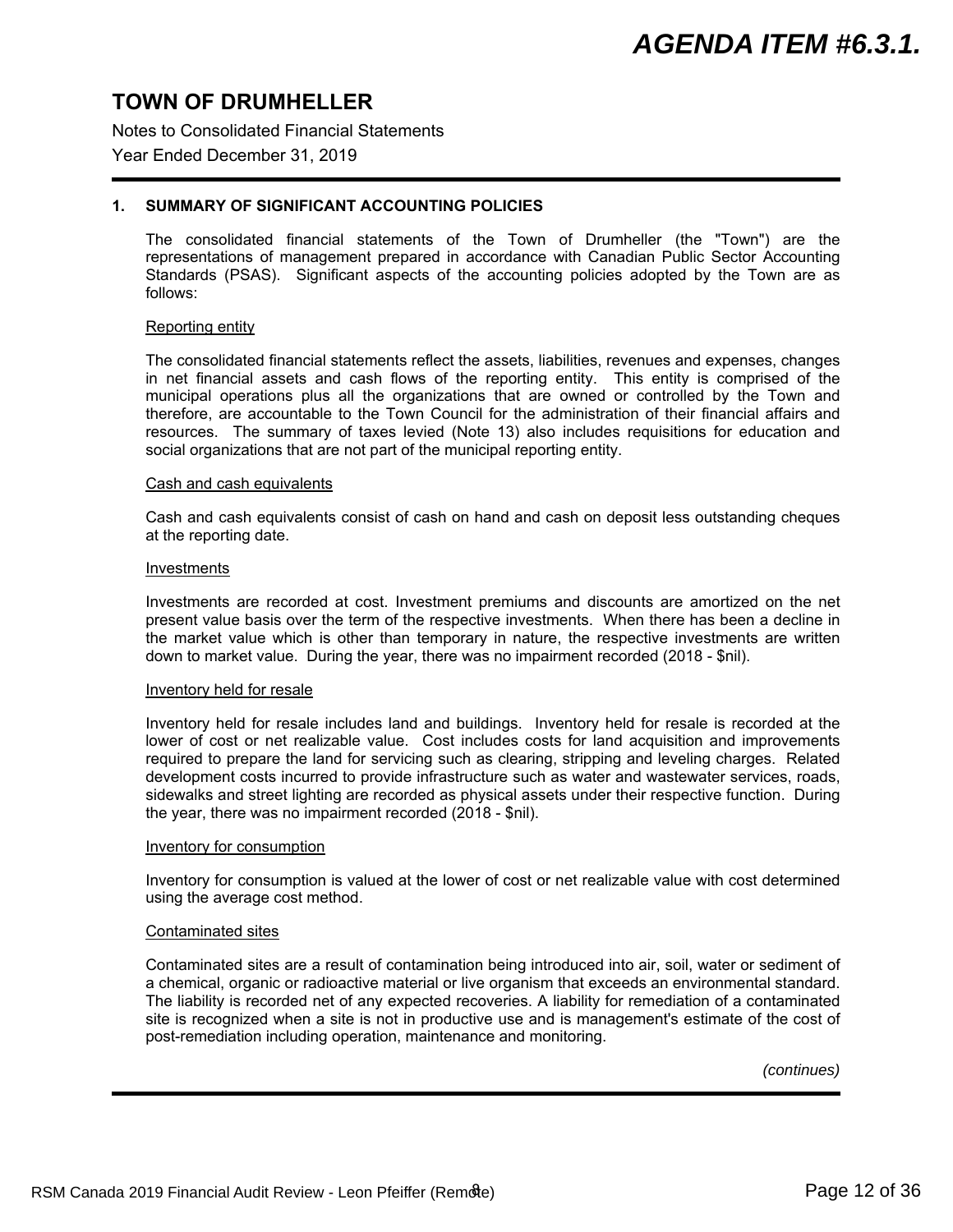Notes to Consolidated Financial Statements

### Year Ended December 31, 2019

### **1. SUMMARY OF SIGNIFICANT ACCOUNTING POLICIES** *(continued)*

#### Government transfers

Government transfers are the transfer of assets from senior levels of government that are not the result of an exchange transaction, are not expected to be repaid in the future, or the result of a direct financial return. Government transfers are recognized in the financial statements as revenue in the period in which events giving rise to the transfer occur, providing the transfers are authorized, any eligibility criteria have been met, and reasonable estimates of the amounts can be determined.

#### Tangible capital assets

Tangible capital assets are recorded at cost less accumulated amortization. Cost includes all costs directly attributable to the acquisition or construction of the tangible capital asset including transportation costs, installation costs, design and engineering fees, legal fees and site preparation costs. Contributed tangible capital assets are recorded at fair value at the time of the contribution, with a corresponding amount recorded as revenue. Amortization is recorded on a straight-line basis over the estimated life of the tangible capital asset commencing once the asset is available for productive use as follows:

| Land improvements            | 15 to 45 years |
|------------------------------|----------------|
| <b>Buildings</b>             | 25 to 50 years |
| <b>Engineered Structures</b> | 45 to 75 years |
| Water system                 |                |
| Wastewater system            | 45 to 75 years |
| Road system                  | 5 to 65 years  |
|                              |                |
| Machinery and equipment      | 5 to 40 years  |

One-half of the annual amortization is charged in the year of acquisition. Work in process (assets under construction) have a cost of \$2,121,932 (2018 - \$1,326,961) and are not amortized until the asset is available for productive use.

#### Retirement benefits and other employee benefits plans

The Town's contributions due during the period to its multi-employer defined benefit plan are expensed as incurred.

#### Excess collections and under-levies

Excess collections arise from the difference between the actual levy made to cover each requisition and the actual amount requisitioned. If the actual levy exceeds the requisition, the excess collection is accrued as a liability and as a reduction in property tax revenue. Requisition tax rates in the subsequent year are adjusted for any excess collections.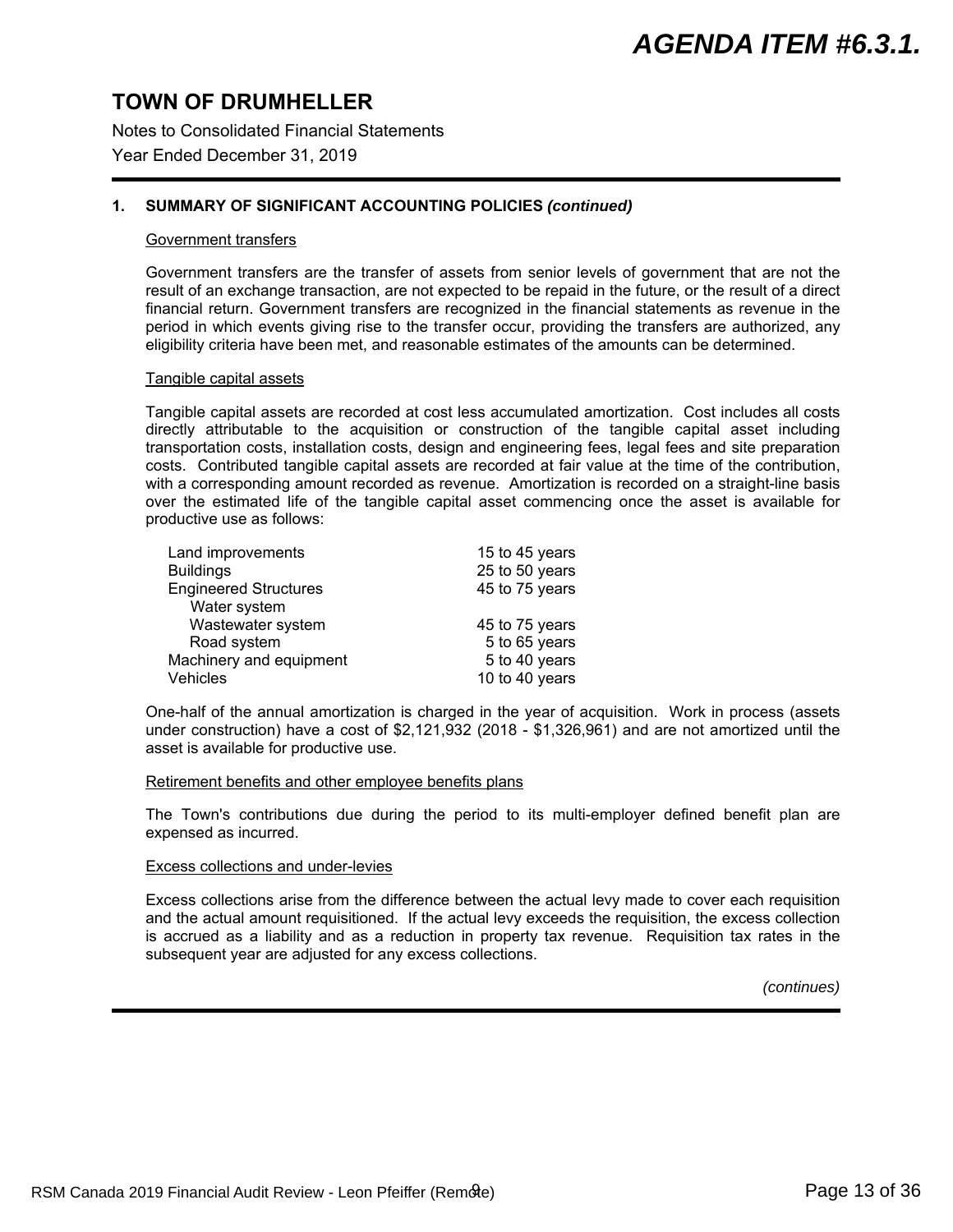Notes to Consolidated Financial Statements

### Year Ended December 31, 2019

### **1. SUMMARY OF SIGNIFICANT ACCOUNTING POLICIES** *(continued)*

#### Collection of taxes on behalf of other taxation authorities

The Town collects taxation revenue on behalf of other entities. Such levies, other revenues, expenses, assets and liabilities with respect to the operations of entities are not reflected in these financial statements.

The entities the Town collects taxation revenue on behalf of are:

- Alberta School Foundation Fund
- Drumheller and District Seniors Foundation

#### Non-financial assets

Non-financial assets are not available to discharge existing liabilities and are held for use in the provision of services. They have useful lives extending beyond the current year and are not intended for sale in the normal course of operations. The change in non-financial assets during the year, along with excess of revenues over expenses, provides the consolidated Change in Net Financial Assets for the year. Non-financial assets include tangible capital assets, inventory for consumption, and prepaid expenses.

#### Use of estimates

The preparation of financial statements in conformity with Canadian public sector accounting standards requires management to make estimates and assumptions that affect the reported amount of assets and liabilities, disclosure of contingent assets and liabilities at the date of the financial statements and the reported amounts of revenues and expenses during the period. Such estimates are periodically reviewed and any adjustments necessary are reported in earnings in the period in which they become known. Where measurement uncertainty exists, the financial statements have been prepared within reasonable limits of materiality. Actual results could differ from these estimates.

Significant estimates include assumptions used in a number of areas including useful lives of tangible capital assets and the determination of reserves. Estimates are also used for various liabilities including accrued liabilities. Other areas that estimates are used include revenue recognized in the year, provision for tax exempt appeals, investment impairment, provisions for allowances in accounts receivable and in performing actuarial valuations of employee future benefits.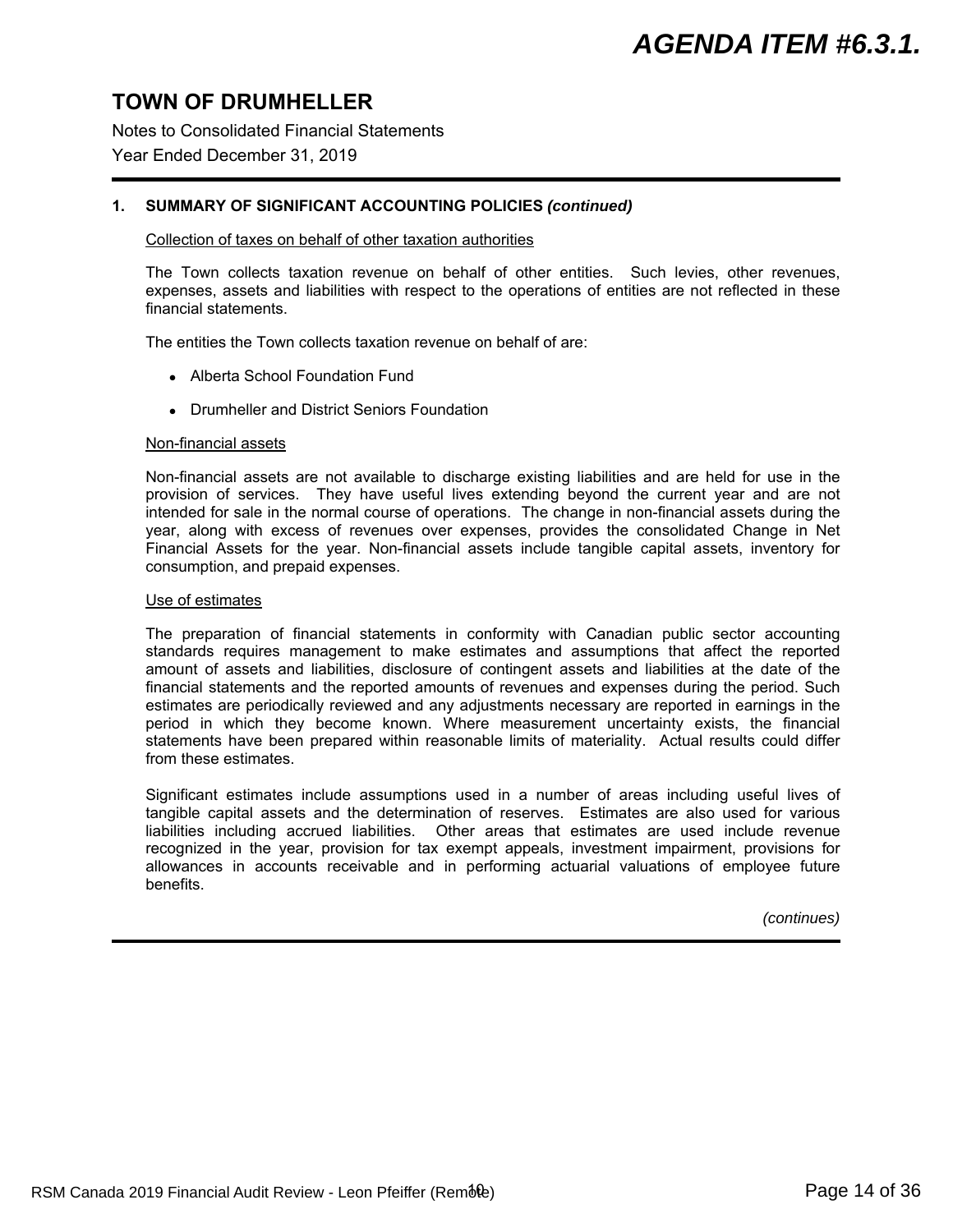Notes to Consolidated Financial Statements

### Year Ended December 31, 2019

### **1. SUMMARY OF SIGNIFICANT ACCOUNTING POLICIES** *(continued)*

#### Revenue recognition

Revenues are accounted for in the period in which the transactions or events occurred that gave rise to the revenues.

Funds received for specific purposes which are externally restricted by legislation, regulation or agreement and are not available for general municipal purposes, are accounted for as deferred revenue on the consolidated Statement of Financial Position. The revenue is recognized in the consolidated Statement of Operations in the year in which it is used for the specified purpose.

Government transfers, which include legislative grants, are recognized in the financial statements in the period in which events giving rise to the transfer occur, providing the transfers are authorized, any eligibility criteria have been met, and reasonable estimates of the amount can be made.

Property tax revenue is based on market value assessments determined in accordance with the Municipal Government Act (MGA). Tax mill rates are established annually. Taxation revenues are recorded at the time the tax billings are issued. Assessments are subject to appear. Losses on assessment appeals are recorded as adjustments to tax revenues and receivables when a written decision is received from the authorized board.

Charges for sewer and water usage are recorded as user fees. Connection fee revenues are recognized when the connection has been established.

Conditional grant revenue is recognized to the extent the conditions imposed on it have been fulfilled. Unconditional grant revenue is recognized when monies are receivable.

Grants for the acquisition of tangible capital assets are recognized in the period in which eligible expenses are made.

Sales of service and other revenue are recognized on an accrual basis.

Revenues from the provision of goods or services are recognized in the period in which the goods are provided or the services are rendered. Rental revenues are recognized in the period to which they relate.

Investment income is reported as revenue in the period earned. When required by agreement or legislation, investment income earned on deferred revenue is added to the investment and forms part of the deferred revenue balance

#### Recently adopted accounting pronouncements

Effective January 1, 2019, the Town adopted the following accounting standards concurrently as required by the Public Sector Accounting Standards Board.

PS 3430 - Restructuring Transactions: This section provides guidance on the recognition, measurement and presentation on restructuring transactions by both the transferor and recipients of assets and/or liabilities, together with related program or operating responsibilities. The Town adopted PS 3430 prospectively and there were no impacts on the financial statement amounts or disclosures.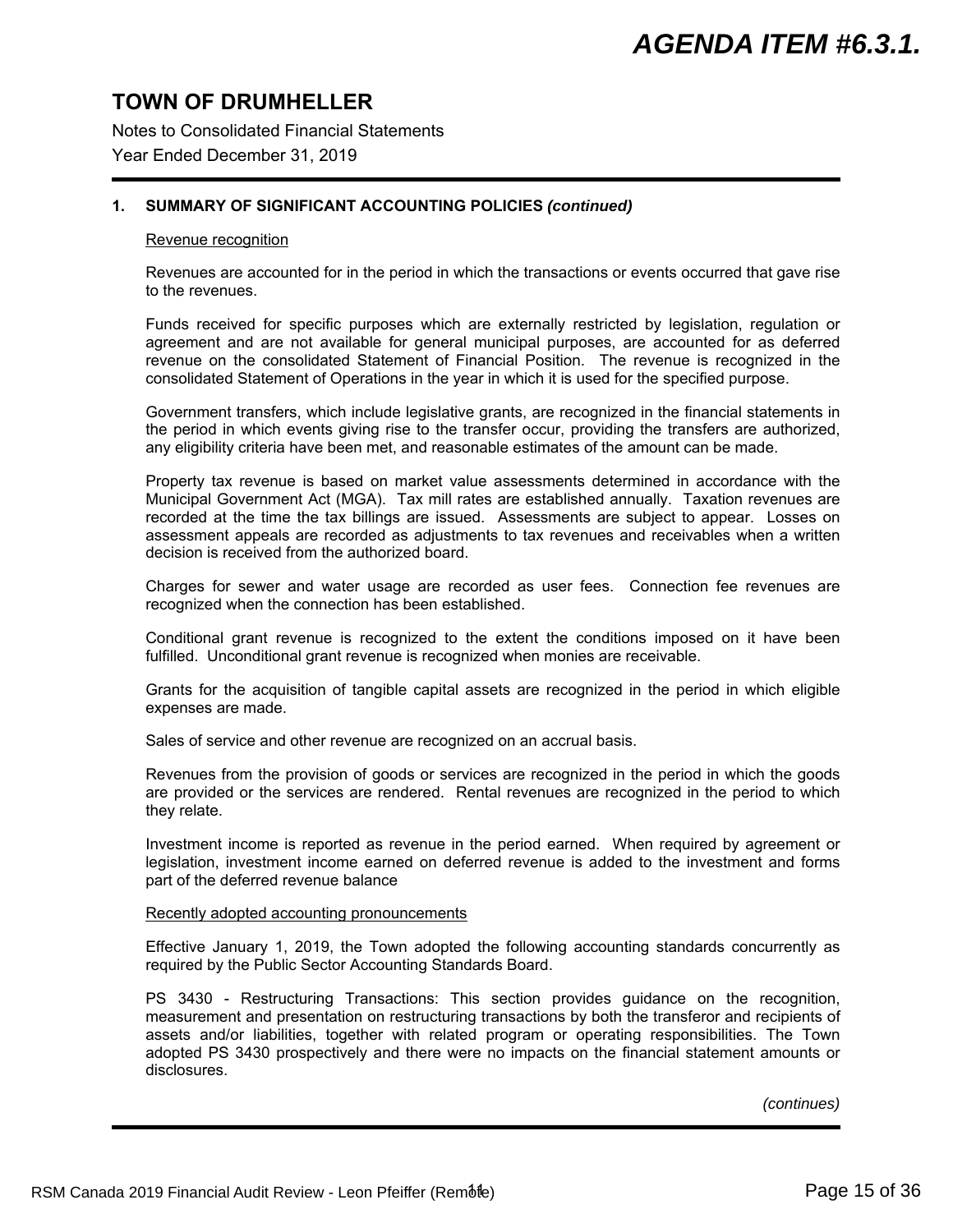Notes to Consolidated Financial Statements

### Year Ended December 31, 2019

### **1. SUMMARY OF SIGNIFICANT ACCOUNTING POLICIES** *(continued)*

#### Future accounting pronouncements

The following summarizes upcoming changes to public sector accounting standards issued by the Public Sector Accounting Standards Board. The Town will continue to assess the impact and prepare for the adoption of these standards. While the timing of standard adoption may vary, certain standards must be adopted concurrently. The requirements in Financial Statement Presentation (PS 1201), Financial Instruments (PS 3450), Foreign Currency Translations (PS 2601) and Portfolio Investments (PS 3041) must be implemented at the same time.

PS 1201 - Financial Statement Presentation: The implementation of this standard requires a new statement of re-measurement gains and losses separate from the statement of operations. This new statement will include the unrealized gains and losses arising from the re-measurement of financial instruments and items denominated in foreign currency. This standard is effective for fiscal years beginning on or after April 1, 2021.

PS 2601 - Foreign Currency Translation: This section establishes guidance on the recognition, measurement, presentation and disclosure of assets and liabilities denominated in foreign currencies. The Section requires monetary assets and liabilities, denominated in a foreign currency, and non-monetary items valued at fair value, denominated in a foreign currency, to be adjusted to reflect the exchange rates in effect at the financial statement date. The resulting unrealized gains and losses are to be presented in the new statement of re-measurement gains and losses. This standard is effective for fiscal years beginning on or after April 1, 2021.

PS 3041 - Portfolio Investments: This section removes the distinction between temporary and portfolio investments and provides additional guidance on recognition, measurement, presentation and disclosure of portfolio investments. Upon adoption of this section and PS 3450, PS 3040 - Portfolio Investments will no longer be applicable. This standard is effective for fiscal years beginning on or after April 1, 2021.

PS 3450 - Financial Instruments: This section establishes recognition, measurement, and disclosure requirements for derivative and non-derivative instruments. The standard requires fair value measurements of derivative instruments and equity instruments; all other financial instruments can be measured at either cost or fair value depending upon elections made by the Town. Unrealized gains and losses will be presented on the new statement of re-measurement gains and losses arising from the adoption of PS 1201. There will also be a requirement to disclose the nature and extent of risks arising from financial instruments and clarification is given for the de-recognition of financial liabilities. This standard is effective for fiscal years beginning on or after April 1, 2021.

PS 3280 - Asset Retirement Obligations: This section establishes the recognition, measurement, and disclosure requirements for asset retirement obligations. This section requires management to prepare a best estimate of the obligation when there is a legal obligation to incur retirement costs, the transaction giving rise to the liability has occurred and future costs will be incurred. The liability must be reassessed at each financial statement date. This standard is effective for fiscal years beginning on or after April 1, 2021.

PS 3400 - Revenue: This section provides guidance on how to account for and report on revenue, specifically addressing revenue arising from exchange transactions and unilateral transactions. This standard is effective for fiscal years beginning on or after April 1, 2023.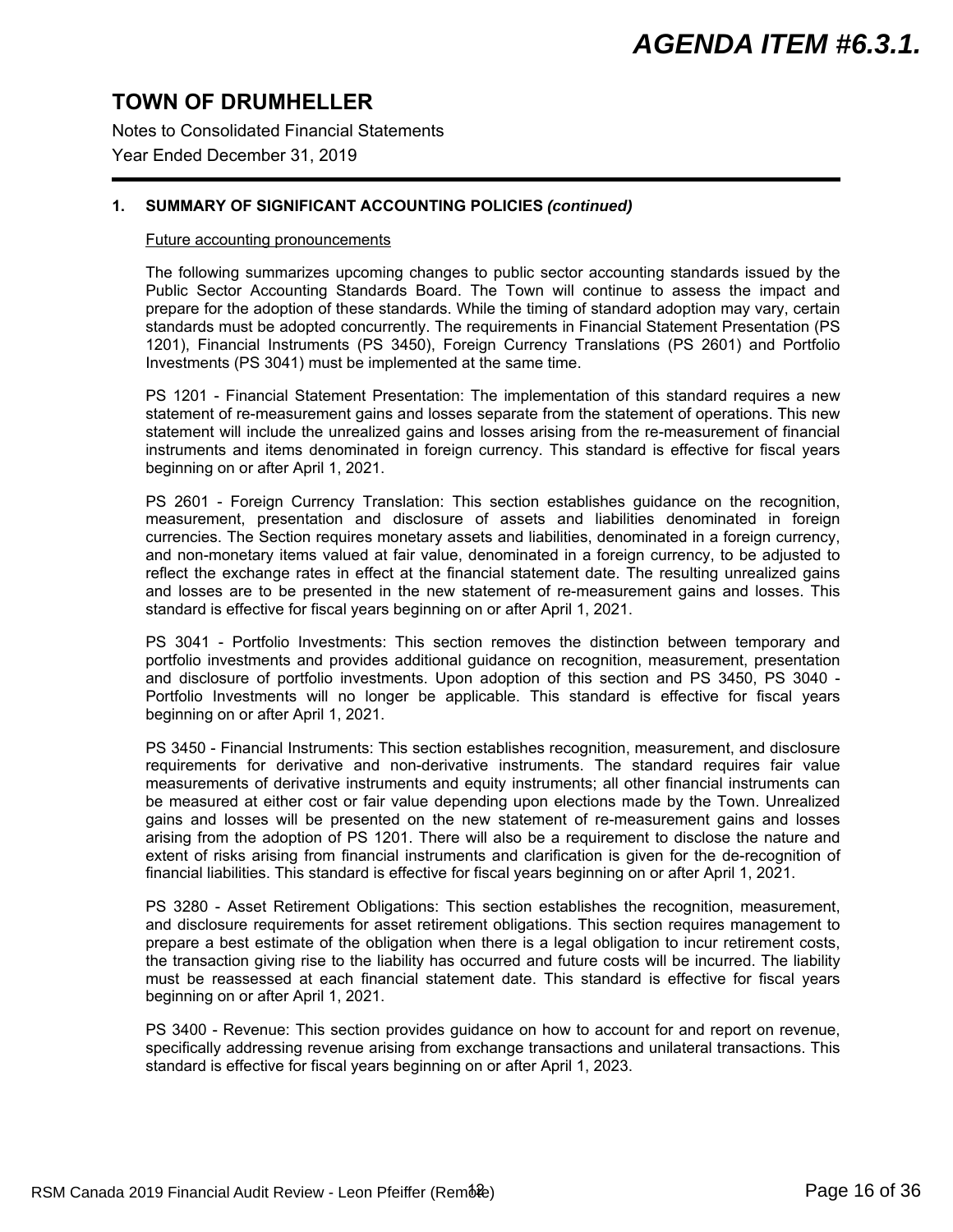Notes to Consolidated Financial Statements

Year Ended December 31, 2019

### **2. CASH AND CASH EQUIVALENTS**

|                                                | 2019                 |   | 2018                 |
|------------------------------------------------|----------------------|---|----------------------|
| Current accounts<br>Investment margin accounts | 4,949,534<br>513,283 | S | 3,995,229<br>184,074 |
|                                                | 5,462,817            |   | 4,179,303            |

At December 31, 2019, the Town had an authorized line of credit available from its bank in the amount of \$2,000,000 bearing interest at bank prime less 0.75%. At year end, no amounts were drawn against its available line of credit.

### **3. TAXES RECEIVABLE**

|    |                                                                            | 2019 |                        | 2018 |                        |
|----|----------------------------------------------------------------------------|------|------------------------|------|------------------------|
|    | Current taxes and grants in place<br>Non-current taxes and grants in place | \$   | 571,289<br>972,511     | \$   | 532,024<br>811,689     |
|    | Less: allowance for doubtful accounts                                      |      | 1,543,800<br>(424,225) |      | 1,343,713<br>(397,700) |
|    |                                                                            | \$   | 1,119,575              | \$   | 946,013                |
| 4. | <b>ACCOUNTS RECEIVABLE</b>                                                 |      |                        |      |                        |
|    |                                                                            |      | 2019                   |      | 2018                   |

| Trade receivable<br>Government grants receivable | 1,358,735<br>2,876,155 | 2,554,155<br>1,125,240 |
|--------------------------------------------------|------------------------|------------------------|
| Less: allowance for doubtful accounts            | 4,234,890<br>(62, 268) | 3,679,395<br>(62, 476) |
|                                                  | 4,172,622              | 3,616,919              |

Included in Trade receivable is \$178,018 (2018 - \$145,951) of goods and service tax receivable.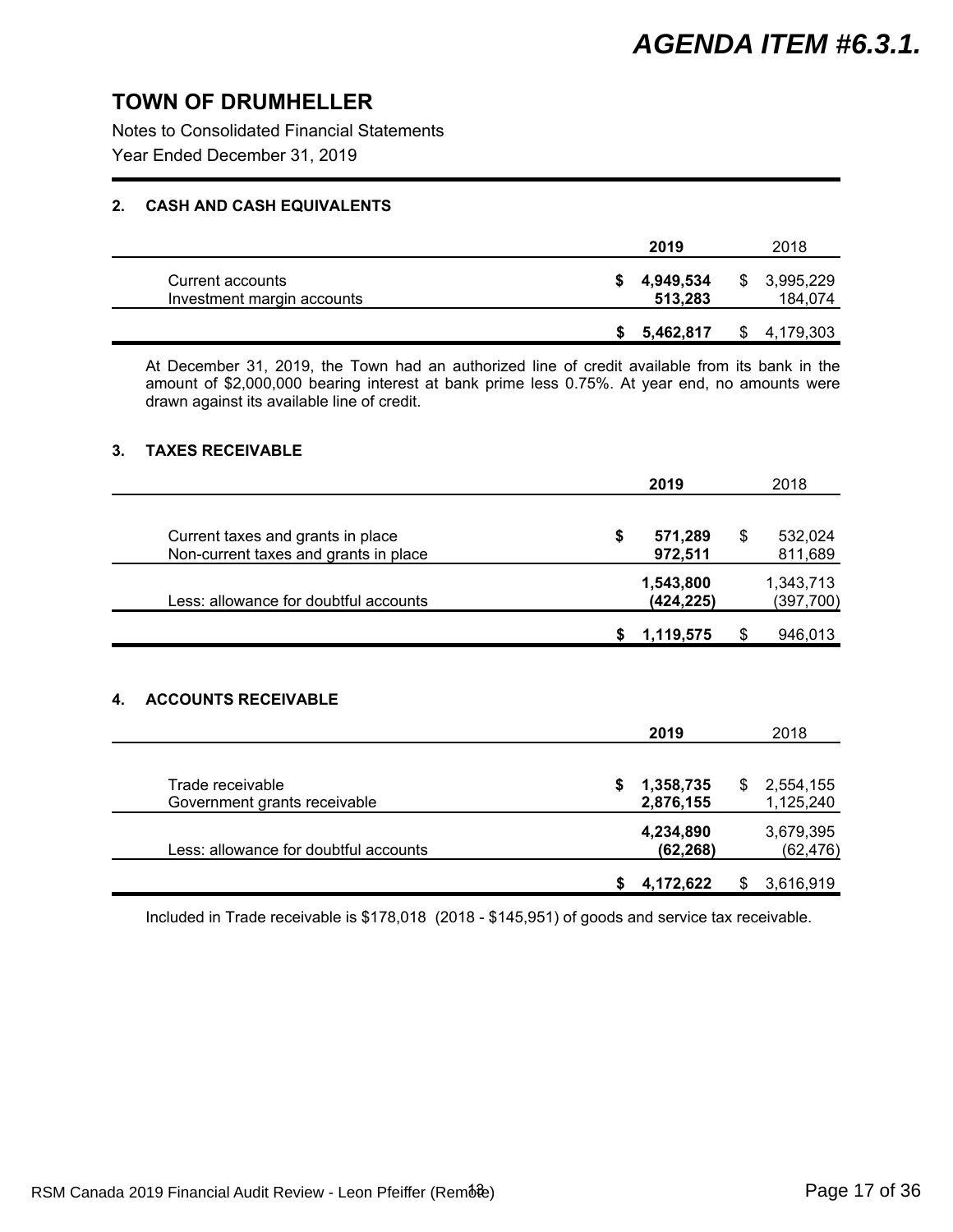Notes to Consolidated Financial Statements

Year Ended December 31, 2019

### **5. INVENTORY HELD FOR RESALE**

|                      | 2019      |      | 2018      |
|----------------------|-----------|------|-----------|
| Land held for resale | 1,860,514 | - \$ | 1,827,324 |

Land held ready for resale is land in a condition to be sold, marketed for sale, and reasonably anticipated to be sold within a year.

### **6. INVESTMENTS**

|                                                                                | 2019<br>Cost              | 2019<br><b>Market value</b>                                                  | 2018<br>Cost                   | 2018<br>Market value           |
|--------------------------------------------------------------------------------|---------------------------|------------------------------------------------------------------------------|--------------------------------|--------------------------------|
| Short-term<br>Term deposits<br>Fixed income notes<br>Principal protected notes | 52.925<br>400,000         | \$ 24,400,726 \$ 24,400,726 \$ 22,035,746 \$ 22,035,746<br>50.622<br>454.080 | 123.098                        | 119,342                        |
| Long-term<br>Term deposits<br>Fixed income notes<br>Principal protected notes  | ۰<br>2,577,089<br>127,000 | 2,644,745<br>144,844                                                         | 36,608<br>2,893,433<br>527,000 | 36,608<br>2,744,916<br>533,985 |
| Other                                                                          | 4,786                     | 4.786                                                                        | 4,009                          | 4,009                          |
|                                                                                |                           | $$27,562,526$ $$27,699,803$ $$25,619,894$ $$25,474,606$                      |                                |                                |

Short-term term deposits bear variable interest at 2.50% to 2.75% per annum (2018 - 2.00% to 2.90% per annum) and mature between January and December 2020 (2018 - January and December 2019). Short-term fixed income notes mature June 2020 (2018 - June to July 2019) and bear interest of 4.85% (2018 - 2.944% to 3.750%). Short-term principal protected notes mature April 2020.

Included in investments is a restricted amount of \$9,671,740 (2018 - \$9,330,884) received from various grant programs and held exclusively for approved projects. Included in investments is a restricted amount of \$14,290,902 (2018 - \$10,070,908) to fund specific reserves.

Long-term fixed income notes bear interest at 1.00% to 5.60% (2018 - 1.50% to 9.976% per annum) and mature December 2021 to December 2048 (2018 - June 2019 to July 2108).

Principal protected notes mature September 2022 (2018 - April 2020 to September 2022).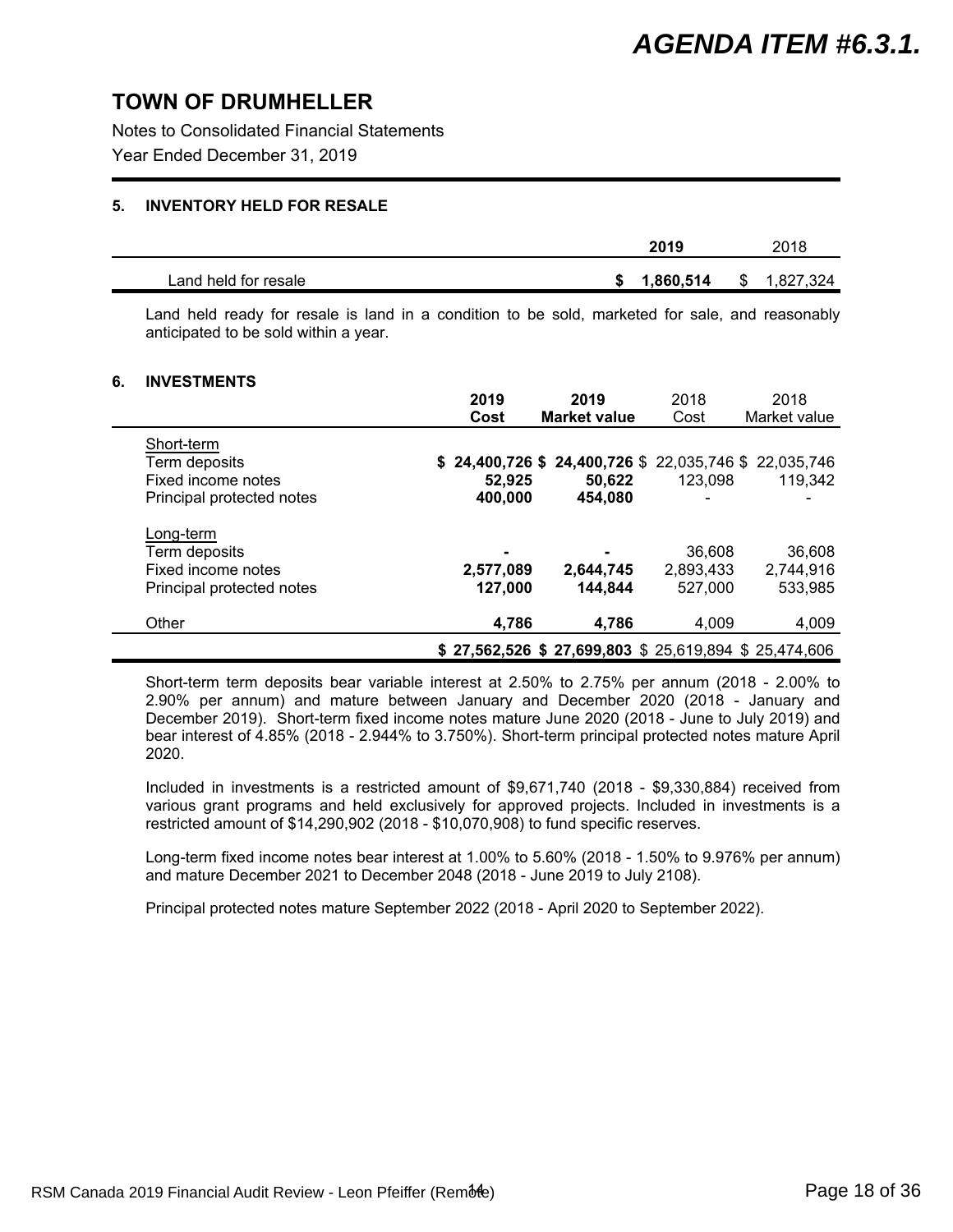Notes to Consolidated Financial Statements

Year Ended December 31, 2019

### **7. EMPLOYEE BENEFIT OBLIGATION**

|                                                            | 2019               | 2018               |
|------------------------------------------------------------|--------------------|--------------------|
| Accrued vacation pay<br>Accrued long-term service benefits | 264,631<br>219,970 | 251,015<br>313,731 |
|                                                            | 484.601            | 564,746            |

Accrued vacation pay is comprised of the vacation that employees are deferring to future years. Accrued long-term service benefits are calculated per policy at 2 days per year of service over 10 years at the current rate of pay. Employees have either earned the benefits (and are vested) or are entitled to these benefits within the next budgetary year.

### **8. DEFERRED REVENUE**

|                                    | Opening<br><b>Balance</b> | Contributions<br>Received |           | Revenue<br>Recognized |           |   | <b>Ending</b><br><b>Balance</b> |
|------------------------------------|---------------------------|---------------------------|-----------|-----------------------|-----------|---|---------------------------------|
| MSI grant<br>\$                    | 1,554,221                 | \$                        | 1,176,796 | \$                    | 792,714   | S | 1,938,303                       |
| Gas Tax fund                       | 202,338                   |                           | 901,971   |                       | 434,000   |   | 670,309                         |
| Policing grant                     | 90,964                    |                           | 364.200   |                       | 364,200   |   | 90,964                          |
| Alberta Community Resilience grant | 6,518,453                 |                           | 202.451   |                       | 442,939   |   | 6,277,965                       |
| Water for Life                     | 659,074                   |                           | ۰         |                       | 57,046    |   | 602,028                         |
| Kneehill                           | 825,375                   |                           | 26        |                       | 75,060    |   | 750,341                         |
| Other                              | 662,745                   |                           | 328,242   |                       | 12,220    |   | 978,767                         |
|                                    | 10,513,170                | S                         | 2,973,686 | S                     | 2.178.179 |   | \$11,308,677                    |

Under various grant agreements with the Government of Canada and the Province of Alberta, the Town is required to account for grants provided and to complete the projects or program in accordance with standards detailed in the various agreements. If these requirements are not adhered to, grants provided will become repayable to the source government. Excess funds are repayable to the source government upon final accounting. Funds are deferred until related expenses under the specific grant agreement have been incurred. The funds are included in cash and cash equivalents and investments.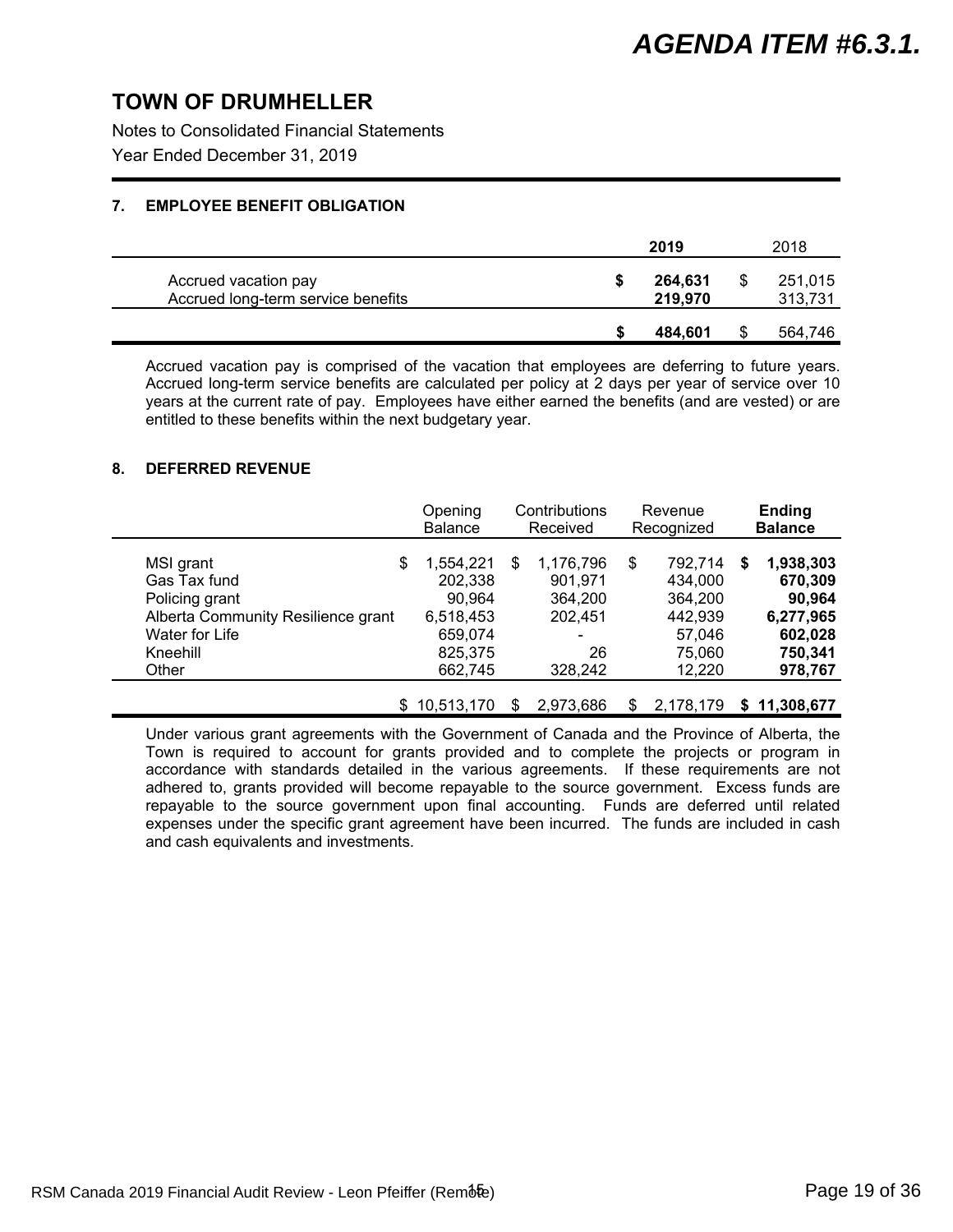Notes to Consolidated Financial Statements

Year Ended December 31, 2019

| 9. | <b>LONG-TERM DEBT</b>                                                                                                                                                                                                                                                                    |   |           |                 |
|----|------------------------------------------------------------------------------------------------------------------------------------------------------------------------------------------------------------------------------------------------------------------------------------------|---|-----------|-----------------|
|    |                                                                                                                                                                                                                                                                                          |   | 2019      | 2018            |
|    | Various Alberta Capital Finance Authority Debentures,<br>bearing interest at 4.252% to 5.012% per annum, with<br>blended combined semi-annual payments of \$486,926 due<br>2021 through 2033. Debenture debt is issued on the credit<br>and security of the Town of Drumheller at large. | S | 8,124,360 | \$8,757,168     |
|    | Alberta Capital Finance Authority Debenture, bearing interest<br>at 2.765% per annum, with blended combined semi-annual<br>payments of \$14,257 due June 15, 2035. Debenture debt is<br>issued on the credit and security of the Town of Drumheller at<br>large.                         |   | 357,480   | 375.729         |
|    | CMHC mortgage payable, bearing interest at 12.50% per<br>annum, with annual blended payments of \$22,313, due 2021.                                                                                                                                                                      |   | 39,772    | 57,470          |
|    |                                                                                                                                                                                                                                                                                          | S | 8,521,612 | \$<br>9,190,367 |

Principal and interest payments relating to long-term debt outstanding are due as follows:

|            | Principal     | Interest |           |   |               |
|------------|---------------|----------|-----------|---|---------------|
|            | Repayments    |          | Payments  |   | Total         |
| 2020       | \$<br>698,934 | \$       | 358,489   | S | 1,057,423     |
| 2021       | 725,061       |          | 326,912   |   | 1,051,973     |
| 2022       | 729,941       |          | 294,270   |   | 1,024,211     |
| 2023       | 762,170       |          | 262,041   |   | 1,024,211     |
| 2024       | 795,839       |          | 228,372   |   | 1,024,211     |
| Thereafter | 4,809,667     |          | 669,908   |   | 5,479,575     |
|            |               |          |           |   |               |
|            | 8,521,612     |          | 2,139,992 |   | \$ 10,661,604 |

Interest on long-term debt amounted to \$383,870 (2018 - \$409,931).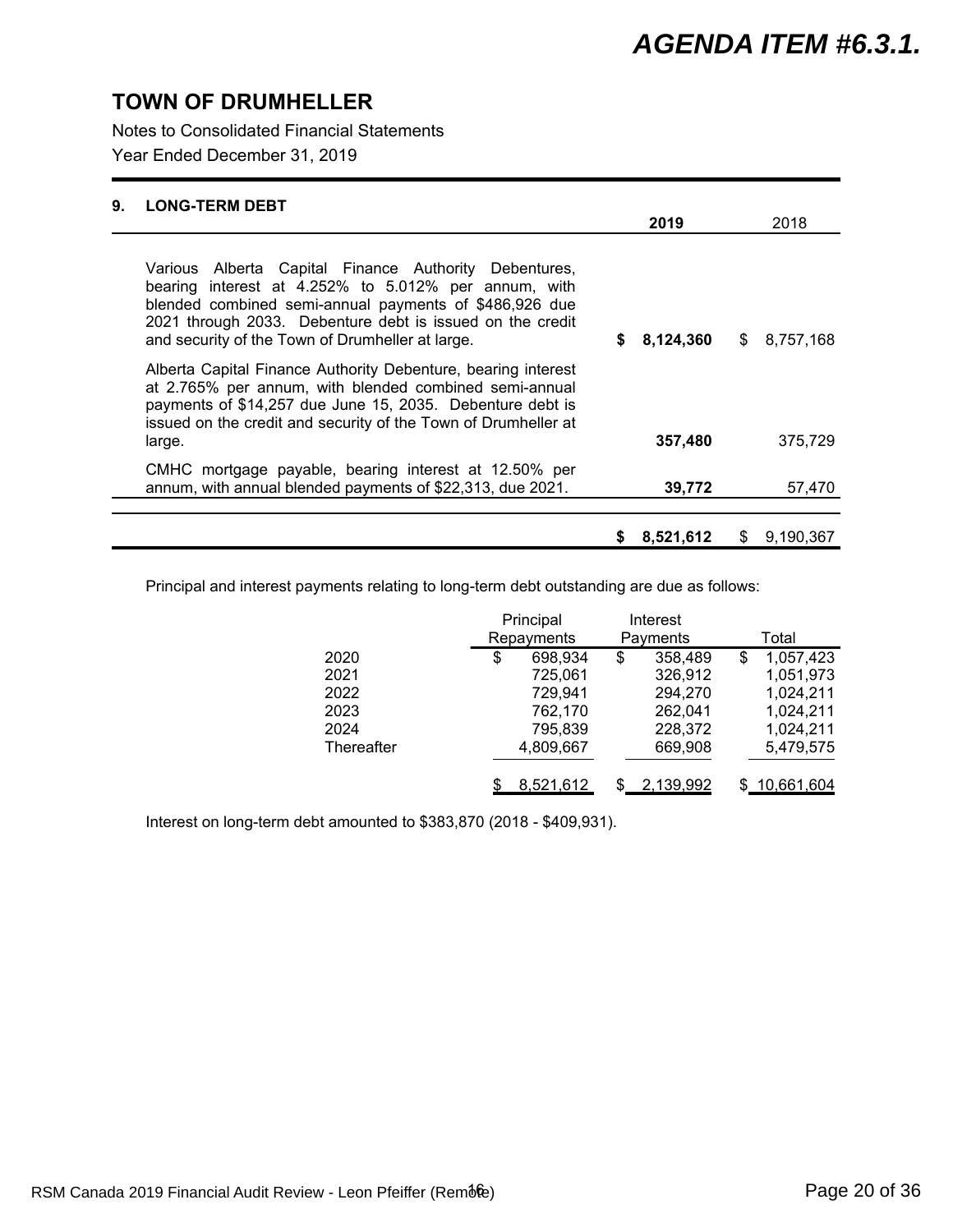Notes to Consolidated Financial Statements Year Ended December 31, 2019

### **10. TANGIBLE CAPITAL ASSETS**

| 2018<br><b>Balance</b>                                                                        |                                                                      |                           | <b>Transfers</b>                                                         |                                                                                             | 2019<br><b>Balance</b>                                                                                    |
|-----------------------------------------------------------------------------------------------|----------------------------------------------------------------------|---------------------------|--------------------------------------------------------------------------|---------------------------------------------------------------------------------------------|-----------------------------------------------------------------------------------------------------------|
| \$13,416,144<br>3,914,719<br>41,627,342<br>8,785,596<br>2,950,553<br>166,318,753<br>1,326,961 | \$<br>66,714<br>125,332<br>528,324<br>87,036<br>1,239,454<br>911,347 | \$                        | 87,547<br>(116, 376)<br>116,376                                          |                                                                                             | \$13,416,144<br>3,981,433<br>41,752,674<br>9,226,373<br>3,037,589<br>167,674,583<br>2,121,932             |
| \$238,340,068                                                                                 | \$<br>2,958,207                                                      |                           | 87,547                                                                   |                                                                                             | \$241,210,728                                                                                             |
| 2018<br>Balance                                                                               |                                                                      |                           |                                                                          |                                                                                             | 2019<br><b>Balance</b>                                                                                    |
| 3,113,665<br>\$<br>11,106,865<br>4,917,431<br>1,985,465<br>75,015,290                         | \$<br>107,400<br>838,084<br>226,910<br>249,469<br>3,189,662          | \$                        | 34,730                                                                   | \$                                                                                          | 3,221,065<br>11,944,949<br>5,109,611<br>2,234,934<br>78,204,952                                           |
|                                                                                               |                                                                      |                           | 34,730                                                                   |                                                                                             | \$100,715,511                                                                                             |
|                                                                                               |                                                                      |                           | 2019                                                                     |                                                                                             | 2018                                                                                                      |
|                                                                                               |                                                                      |                           | 760,368<br>29,807,725<br>4,116,762<br>802,655<br>89,469,631<br>2,121,932 |                                                                                             | \$13,416,144<br>801,054<br>30,520,477<br>3,868,165<br>965,088<br>91,303,463<br>1,326,961<br>\$142,201,352 |
|                                                                                               | $$96,138,716$ \$                                                     | Additions<br>Amortization | 4,611,525 \$                                                             | Disposals /<br>Accumulated<br>Amortization<br>on Disposals<br>\$13,416,144<br>\$140,495,217 |                                                                                                           |

During the year, \$116,376 was transferred from work in progress to engineered structures as work was completed and the asset was made available for productive use.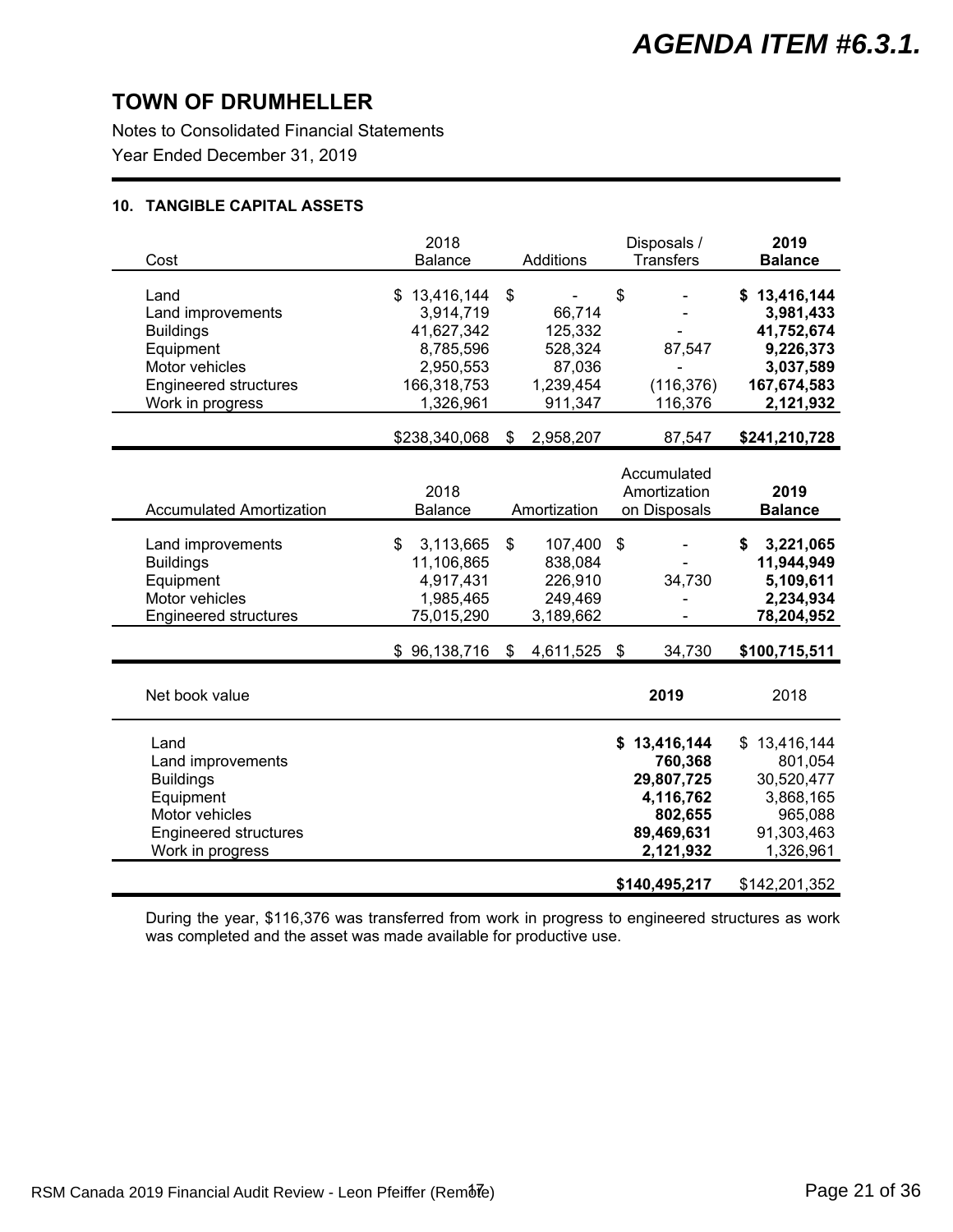Notes to Consolidated Financial Statements

Year Ended December 31, 2019

### **11. EQUITY IN TANGIBLE CAPITAL ASSETS**

|                                    | 2019            | 2018           |
|------------------------------------|-----------------|----------------|
| Tangible capital assets (Note 10)  | \$241,210,728   | \$ 238,340,068 |
| Accumulated amortization (Note 10) | (100, 715, 511) | (96, 138, 716) |
| Debenture debt (Note 9)            | (8,521,612)     | (9, 190, 367)  |
|                                    | \$131,973,605   | 133,010,985    |

### **12. ACCUMULATED SURPLUS**

|                                                                     | 2019                     | 2018                       |
|---------------------------------------------------------------------|--------------------------|----------------------------|
| Equity in tangible capital assets (Note 11)<br>Unrestricted surplus | \$131,973,605<br>420,798 | \$133,010,985<br>4,645,239 |
|                                                                     | 132,394,403              | 137,656,224                |
| Wastewater                                                          | 4,256,142                | 3,509,555                  |
| <b>Facilities</b>                                                   | 4,129,731                | 3,423,939                  |
| Equipment                                                           | 3,510,867                | 2,680,153                  |
| Water                                                               | 5,187,305                | 2,442,755                  |
| Contingencies                                                       | 2,622,158                | 2,382,750                  |
| Transportation - long-term                                          | 3,144,540                | 1,938,096                  |
| Contingencies - long-term                                           | 1,799,317                | 1,320,500                  |
| Offsite levies                                                      | 425,980                  | 415,348                    |
| Storm drain                                                         | 760,170                  | 353,175                    |
| Utility energy savings                                              | 387,000                  | 322,500                    |
| Sandstone                                                           | 156,000                  | 126,000                    |
| General capital                                                     | 55,000                   | 55,000                     |
| Scholarship                                                         | 36,600                   | 36,600                     |
| Management incentive fund                                           | 35,000                   | 35,000                     |
| Municipal reserves                                                  | 12,236                   | 12,236                     |
| Land                                                                | (254,504)                | (263,751)                  |
|                                                                     | 26,263,542               | 18,789,856                 |
|                                                                     | \$158,657,945            | \$156,446,080              |

The equity in tangible capital assets represents amounts already spent and invested in infrastructure. Reserve funds represent funds set aside by bylaw or council resolution for specific purposes.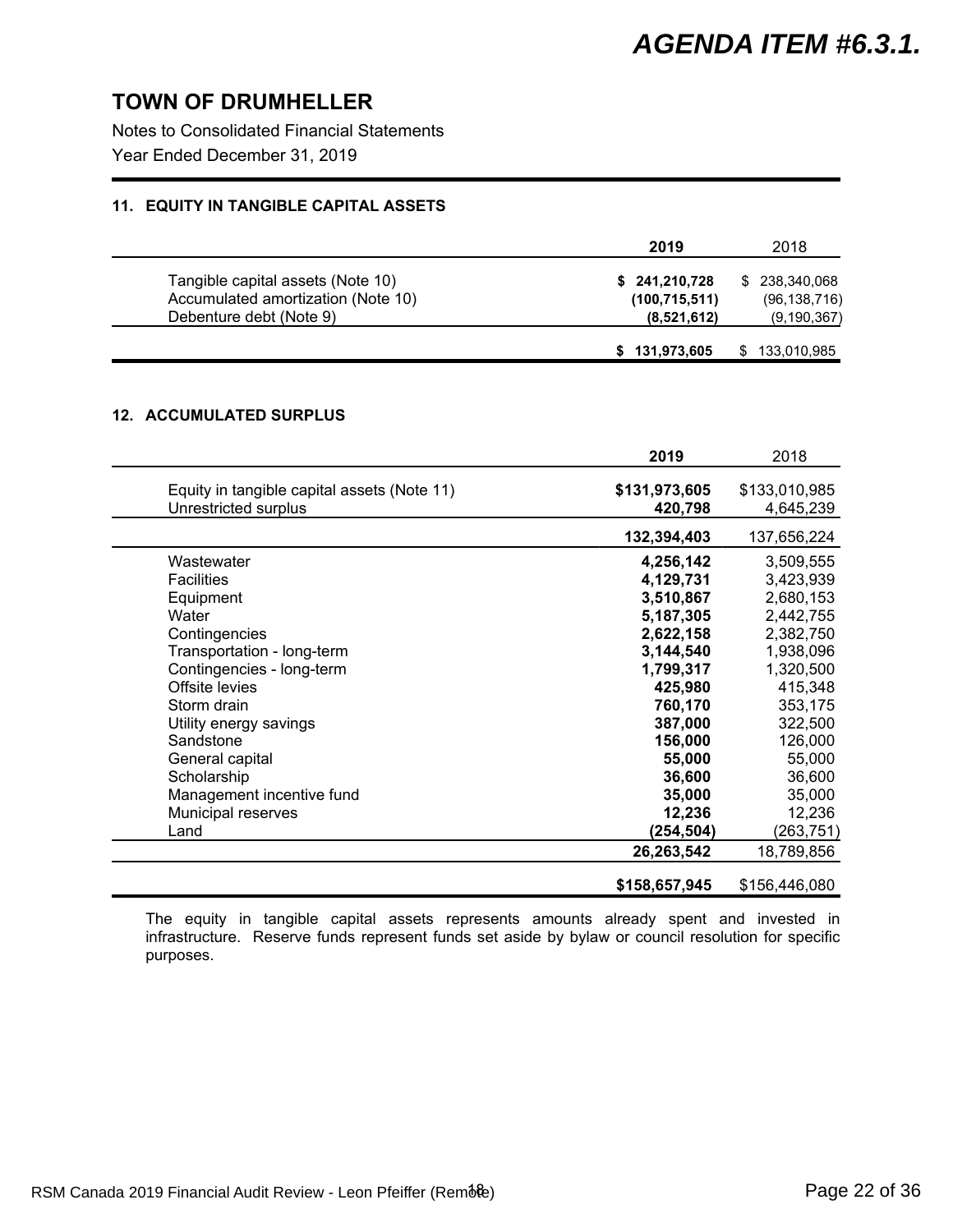Notes to Consolidated Financial Statements

Year Ended December 31, 2019

### **13. NET MUNICIPAL TAXES**

|                                                 | Budget 2019  |              |                 |
|-------------------------------------------------|--------------|--------------|-----------------|
|                                                 | (Note 24)    | 2019         | 2018            |
| Real property                                   | \$11,741,458 | \$11,635,077 | \$11,503,129    |
| Machinery and equipment                         | 34,175       | 30,653       | 34,935          |
| Linear property                                 | 450,350      | 439,806      | 431,270         |
| Special assessments and local improvement taxes | 56,000       | 58,074       | 62,265          |
|                                                 | 12.281.983   | 12,163,610   | 12,031,599      |
| Requisitions                                    |              |              |                 |
| Alberta School Foundation Fund                  | (2,800,000)  | (2,719,521)  | (2,740,985)     |
| Sunshine Senior's Lodge                         | (540,273)    | (536,726)    | (540, 273)      |
|                                                 | (3,340,273)  | (3,256,247)  | (3, 281, 258)   |
| Net municipal taxes                             | 8,941,710    | 8,907,363    | 8,750,341<br>\$ |

### **14. GOVERNMENT TRANSFERS**

|                                             | Budget 2019            |   |                    |      |                  |
|---------------------------------------------|------------------------|---|--------------------|------|------------------|
|                                             | (Note 24)              |   | 2019               |      | 2018             |
| Operating                                   |                        |   |                    |      |                  |
| Federal government<br>Provincial government | \$<br>4,900<br>779,913 | S | 5,860<br>1,085,007 | - \$ | 5,000<br>904,180 |
|                                             | 784,813                |   | 1,090,867          |      | 909,180          |
| Capital                                     |                        |   |                    |      |                  |
| Federal government                          | 2,121,070              |   | 57,046             |      |                  |
| Provincial government                       | 10,245,350             |   | 1,631,857          |      | 1,892,719        |
|                                             | 12,366,420             |   | 1,688,903          |      | 1,892,719        |
| Total government transfers                  | \$13,151,233           |   | 2,779,770          | S    | 2,801,899        |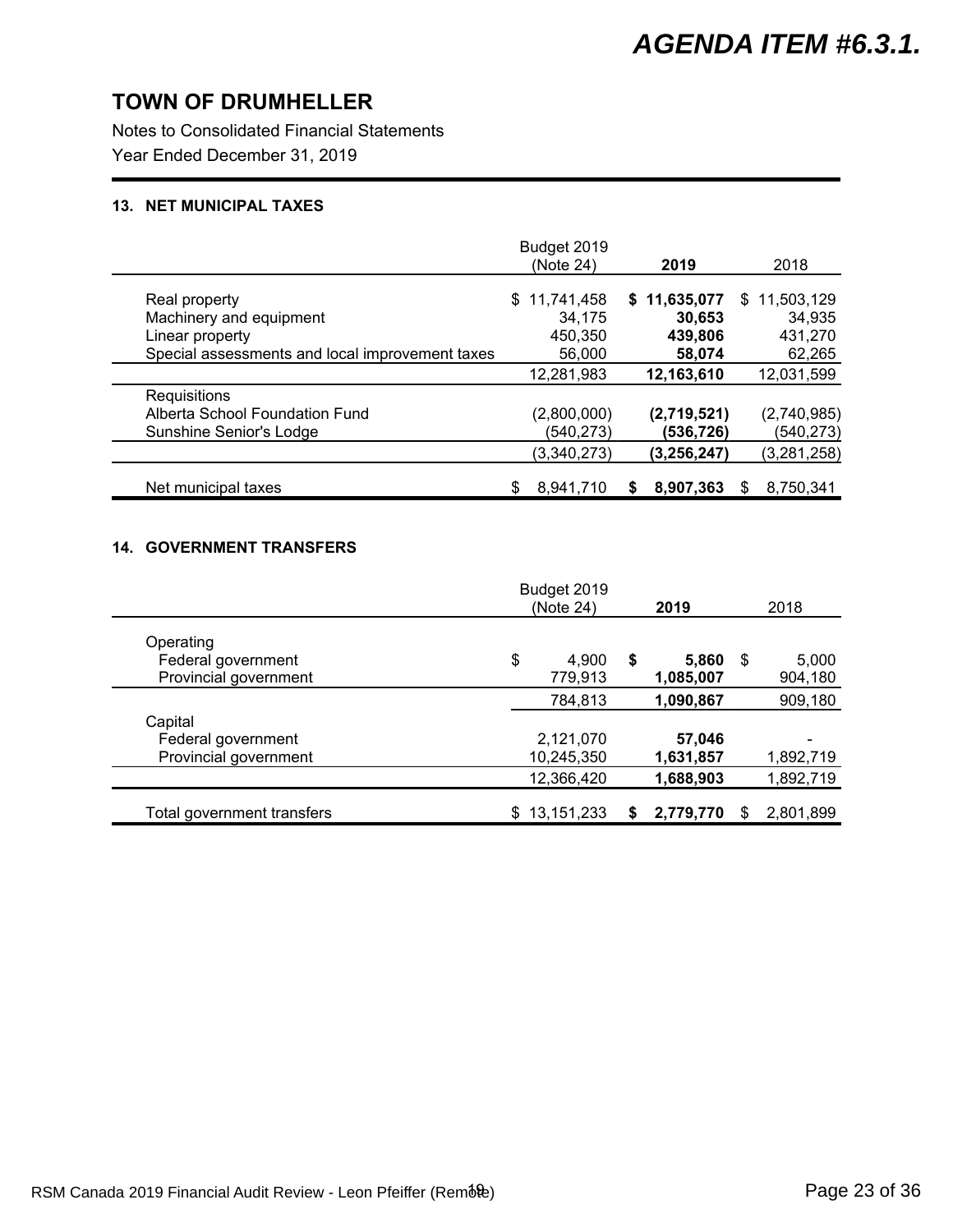Notes to Consolidated Financial Statements

Year Ended December 31, 2019

### **15. EXPENSES BY OBJECT**

|                                           | Budget 2019<br>(Note 24) | 2019           | 2018             |
|-------------------------------------------|--------------------------|----------------|------------------|
|                                           |                          |                |                  |
| Salaries and wages                        | 6,950,083<br>\$          | 6,427,087<br>S | 6,493,305<br>S   |
| Contracted and general services           | 4,262,110                | 4,000,537      | 4,244,404        |
| Purchases from other governments          | 1,319,000                | 1,335,000      | 936,883          |
| Materials, goods and utilities            | 2,991,237                | 2,426,275      | 2,527,568        |
| Transfer to local agencies                | 491,765                  | 509,717        | 491,094          |
| Transfer to individuals and organizations |                          |                | 21,000           |
| Bank charges and short-term interest      | 25,900                   | 26.264         | 29,095           |
| Interest on long-term debt                | 406.090                  | 383,870        | 409,932          |
| Amortization                              | 3,952,695                | 4,611,525      | 4,259,030        |
| Other expenses                            | 30,700                   | 57,991         | 102,575          |
|                                           | \$20,429,580             | \$19,778,266   | 19,514,886<br>S. |

### **16. LOCAL AUTHORITIES PENSION PLAN**

Certain employees of the Town are eligible to be members of the Local Authorities Pension Plan ("LAPP"), a multi-employer pension plan which is covered by the Public Sector Pension Plans Act. The Plan serves about 200,000 people and over 400 employers. It is financed by employer and employee contributions and investment earnings of the LAPP fund. The plan provides defined pension benefits to employees based on their length of service and rates of pay.

The Town contributes to the Plan at a rate of 10.39% of pensionable earnings up to the Canada Pension Plan Maximum Pensionable Earnings and 14.84% for the excess. Employees contribute to the Plan at a rate of 9.39% of pensionable earnings up to the Canada Pension Plan Maximum Pensionable Earnings and 13.84% for the excess.

Contributions for the year were:

|                                                         |   | 2019               | 2018               |
|---------------------------------------------------------|---|--------------------|--------------------|
| <b>Employer contributions</b><br>Employee contributions | S | 365,411<br>329,585 | 413.370<br>376,465 |
|                                                         |   | 694,996            | 789,835            |

As this is a multi-employer pension plan, these contributions comprise the Town's pension benefit expense. No pension liability for this type of plan is included in the Town's financial statements. The most recent valuation as of December 31, 2019 indicates a surplus of \$7,913,261,000 (2018 surplus of \$3,469,347,000) for basic pension benefits. The actuary does not attribute portions of the unfunded liability to individual employers.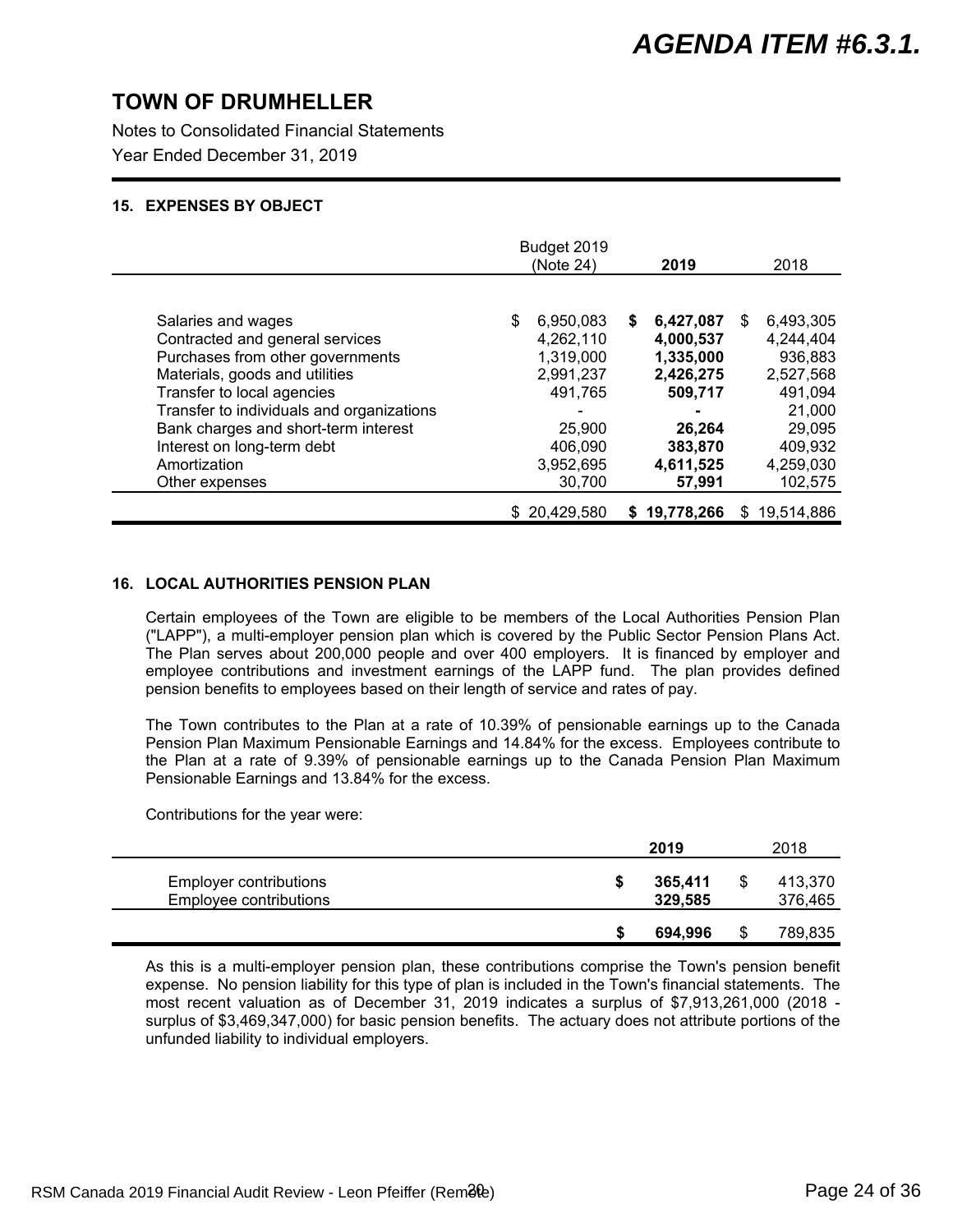Notes to Consolidated Financial Statements

Year Ended December 31, 2019

### **17. SALARIES AND BENEFITS DISCLOSURE**

Disclosure of salaries and benefits for elected municipal officials and designated officers as required by Alberta Regulation 313/2000 is as follows:

|                                                                                             |         | Salary                               | Benefits and<br>Allowances       | 2019 Total                           | 2018 Total                           |
|---------------------------------------------------------------------------------------------|---------|--------------------------------------|----------------------------------|--------------------------------------|--------------------------------------|
| Mayor Colberg<br><b>Councillor Garbutt</b><br>Councillor Hansen-Zacharuk                    | \$      | 45.980<br>24.488<br>25,018           | 7.759<br>- \$<br>6,056<br>6,083  | 53,739<br>\$<br>30,544<br>31,101     | 45,956<br>\$<br>50,852<br>28,706     |
| Councillor Zariski<br>Councillor Makowecki<br>Councillor Lacher<br><b>Councillor DeMott</b> |         | 23,978<br>24,238<br>25,278<br>25.018 | 5,555<br>6,043<br>2,058<br>3,641 | 29,532<br>30.281<br>27,336<br>28,658 | 28,906<br>28,448<br>23,446<br>26,737 |
| Administrative<br>Chief<br>Drohomerski (CAO)                                                | Officer | 171,059                              | 48,390                           | 219,449                              | 204,134                              |

Salary includes regular base pay, bonuses, overtime, lump sum payments, gross honoraria and any other direct cash remuneration.

Benefits and allowances include employer's share of all employee benefits and contributions or payments made on behalf of employees including retirement pension, Canada Pension Plan, employment insurance, health care, extended health, vision, group life, accidental death and long and short-term disability plans.

Benefits for the CAO include the use of an automobile.

### **18. DEBENTURE DEBT LIMITS**

Section 276(2) of the Municipal Government Act requires that debt and debt limits as defined by Alberta Regulation for the Town to be disclosed as follows:

|                                       | 2019         | 2018          |
|---------------------------------------|--------------|---------------|
| Total debt limit                      | \$30,248,757 | \$30,815,468  |
| Total debt                            | (8,521,612)  | (9, 190, 367) |
|                                       | 21,727,145   | 21,625,101    |
| Debt servicing limit                  | 5,041,460    | 5,135,911     |
| Debt servicing                        | (1,023,679)  | (1, 294, 786) |
| Amount of debt servicing limit unused | 4,017,781    | 3,841,125     |

The debt limit is calculated at 1.5 times revenue of the Town (as defined in Alberta Regulation 255/00) and the debt service limit is calculated at 0.25 times such revenue. Incurring debt beyond these limitations requires approval by the Minister of Municipal Affairs. These thresholds are guidelines used by Alberta Municipal Affairs to identify municipalities which could be at financial risk if further debt is acquired. The calculation taken alone does not represent the financial stability of the municipality. Rather, the financial statements must be interpreted as a whole.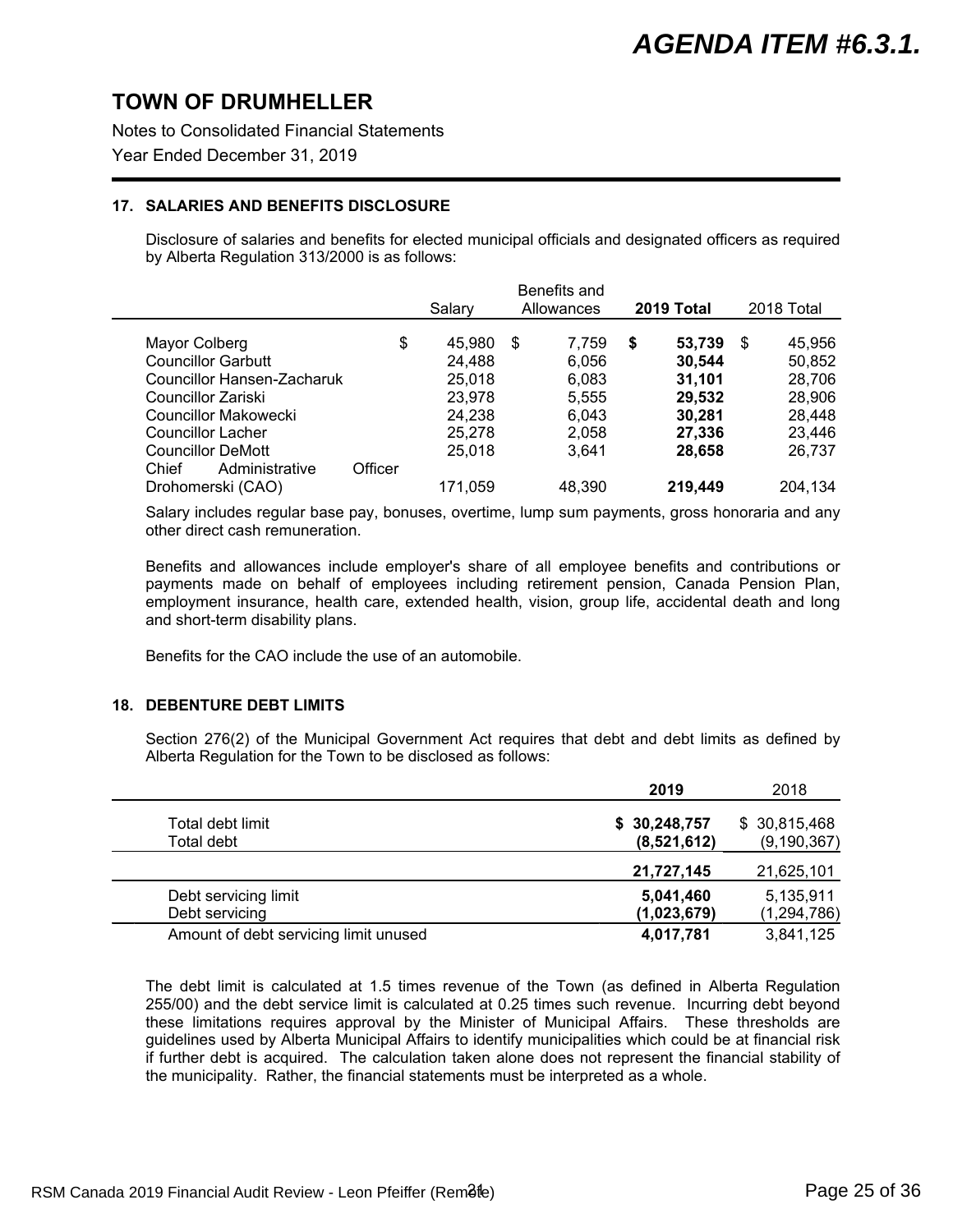Notes to Consolidated Financial Statements

Year Ended December 31, 2019

### **19. CONTINGENCIES**

The Town, in conduct of its normal activities, can be named as a defendant in legal proceedings. The ultimate outcome of these proceedings can often not be determined until the proceedings are completed. Should any loss result from the resolution of these proceedings or if the amount of the loss can be determined, such amounts would be expensed as they become known to the Town.

### **20. COMMITMENTS**

The Town has ongoing capital projects that were not completed during the year. The estimated costs to the Town are \$14,432,815 for projects that will continue through 2019. These projects are to be funded by \$2,025,100 from reserves, \$9,019,290 from provincial grant funding, \$1,630,025 from federal grant funding, and \$1,758,400 from debt financing.

The Town has a forward purchase agreement to obtain electricity for January 2020 - December 2020 at a fixed rate of \$53.90/MWh up to a maximum of 6,543 MWh and a forward purchase agreement for January 2021 - December 2023 at a fixed rate of \$44.89/MWh for contract volumes of 6,818 MWh.

The Town has an agreement to obtain physical supply for natural gas expiring September 30th, 2022 at a fixed rate of \$2.50/GJ up to a maximum of 34,603 GJs/year. The Town has a partial-hedge product in place for natural gas whereby 70% of the Town's weather-normalized historical volumes (34,603 GJs previously mentioned) were purchased at the fixed price of \$2.50/GJ. The remaining 30% of the volumes is floating on the monthly average AECO Spot price for natural gas (2020 YTD  $~52.00$ /GJ).

### **21. SUBSEQUENT EVENTS**

The following events occurred subsequent to the fiscal year end:

- i) On March 11, 2020 the World Health Organization assessed the coronavirus outbreak (COVID-19) as a pandemic. In Canada, the Government of Alberta declared a provincial state of public health emergency as per the Province of Alberta's Public Health Act on March 17, 2020 with respect to COVID-19. As of the date of these financial statements, the extent to which COVID-19 impacts the Town's results will depend on future developments, which are highly uncertain and cannot be predicted and dependent upon new information which may emerge concerning the severity of COVID-19 and actions taken to contain its impact.
- ii) Subsequent to year end, the Town executed funding agreements with the Government of Canada (\$22M) and Government of Alberta (\$28M) for flood mitigation. The 5-year, \$55M capital project includes \$5M commitment from the Town to be funded through a debenture over the next 3 years. Real property acquired through the flood mitigation project will be held by the Drumheller Land Company, a Corporation of the Town.

### **22. APPROVAL OF FINANCIAL STATEMENTS**

Council and Management have approved these financial statements.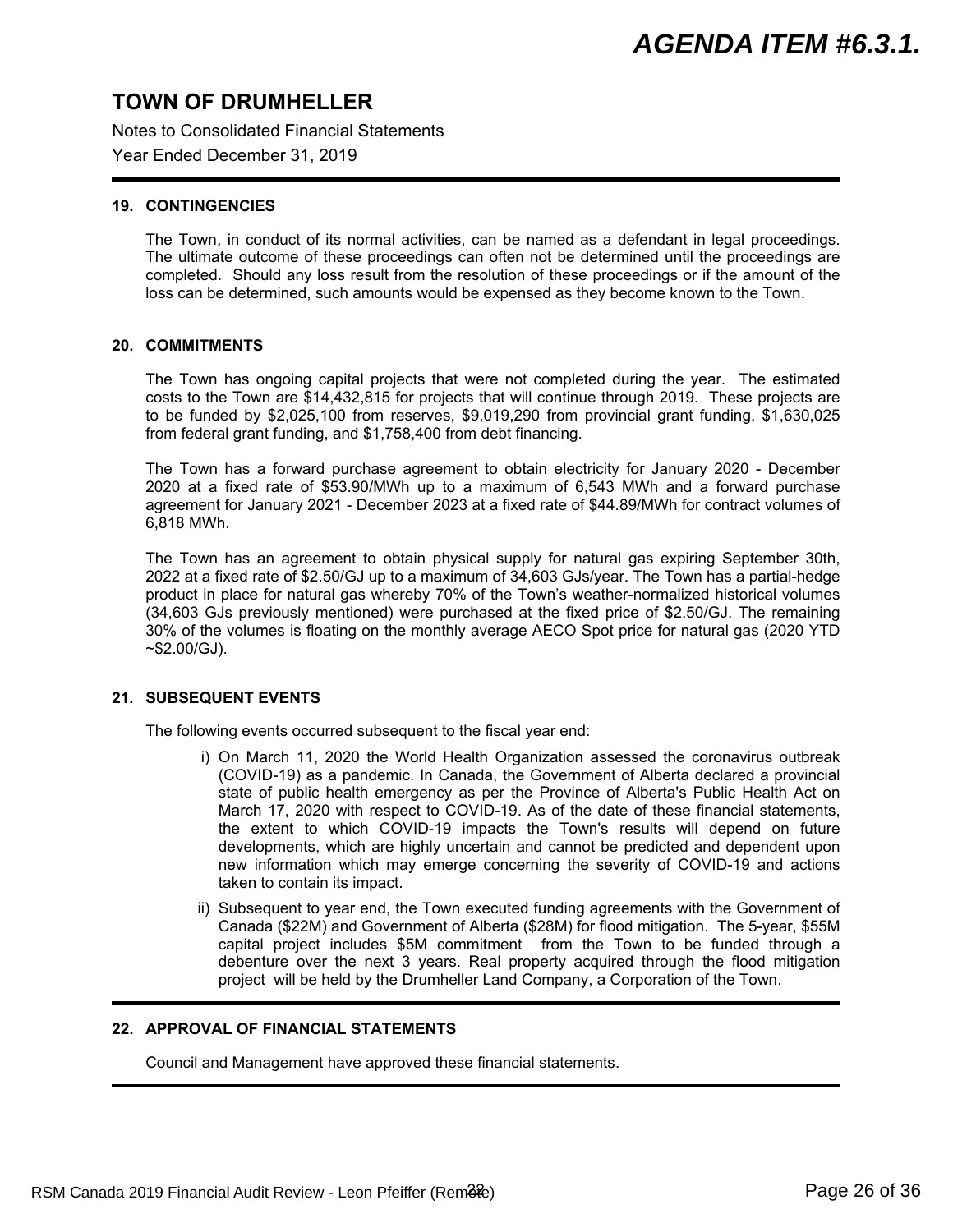Notes to Consolidated Financial Statements

### Year Ended December 31, 2019

#### **23. SEGMENTED INFORMATION**

The Town is a diversified municipal government institution that provides a wide range of services to its citizens. Distinguishable functional segments have been separately disclosed in the segmented information. The nature of the segments and the activities they encompass are as follows:

#### **Protective Services**

Protective services is comprised of police, bylaw enforcement and fire protection. This service area is responsible for the overall safety of the public through various prevention and enforcement activities.

#### **Transportation Services**

Transportation services is responsible for the delivery of municipal public works services related to the planning, the development and maintenance of roadway systems, the maintenance of park and open space and street lighting.

#### **Water and Wastewater Service**

Water and wastewater provides drinking water to the Town's citizens and collects and treats wastewater. The Town processes and cleans sewage and ensures the water system meets all Provincial standards.

#### **Waste Management Services**

Waste management provides collection, disposal and recycling programs.

#### **Planning and Development**

The planning department provides a number of services including town planning and enforcement of building and construction codes and review of all property development plan through its application process.

### **Recreation and Parks**

This service area maintains recreation infrastructure such as parks, arenas, aquatic centres and community centres as well as provides recreational programs and cultural programs at those locations.

#### **Public Health and Welfare**

This service area provides and administers community support programs.

#### **General Government**

This service area includes legislative and administrative support to all other service areas and also relates to the revenues and expenses that relate to the operations of the Town itself and cannot be directly attributed to a specific segment.

The accounting policies of the segments are the same as those described in the summary of significant accounting policies. In measuring and reporting segment revenue from transactions with other segments, inter-segment transfers have been eliminated. The revenues and expenses that are directly attributable to a particular segment are allocated to that segment. Taxation has been allocated to general government except where specific tax revenues can be directly allocated to a service area.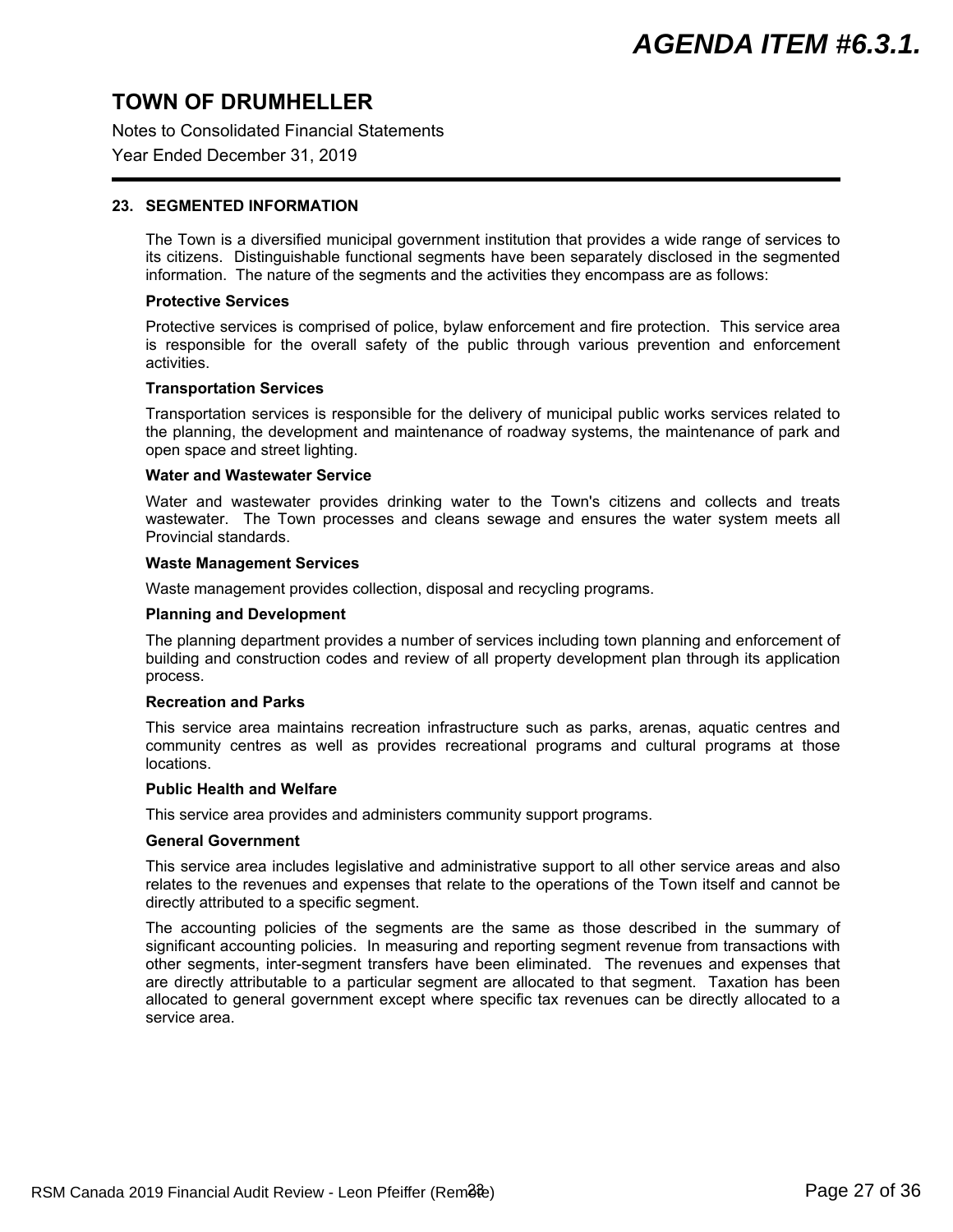Notes to Consolidated Financial Statements

Year Ended December 31, 2019

### **24. BUDGET**

The reported budget information has been derived from the tax supported operating budget approved by Council on March 18, 2019, the utilities supported operating budget approved by Council on January 21, 2019, and the capital budget approved by Council on April 15, 2019. The chart below reconciles the approved budget to the budget figures reported in these financial statements.

|                                                                                                  | 2019                          |
|--------------------------------------------------------------------------------------------------|-------------------------------|
| Revenues per tax supported operating budget<br>Revenues per utilities supported operating budget | 14,855,885<br>S.<br>5,816,020 |
|                                                                                                  | 20,671,905                    |
| Expenses per tax supported operating budget<br>Expenses per utilities supported operating budget | (14, 855, 885)<br>(6,079,520) |
|                                                                                                  | (20, 935, 405)                |
| Revenues per capital approved budget<br>Less transfers drawn from capital reserve                | 12,712,220<br>(295,000)       |
|                                                                                                  | 12,417,220                    |
| Excess of revenues over expenses                                                                 | \$12,153,720                  |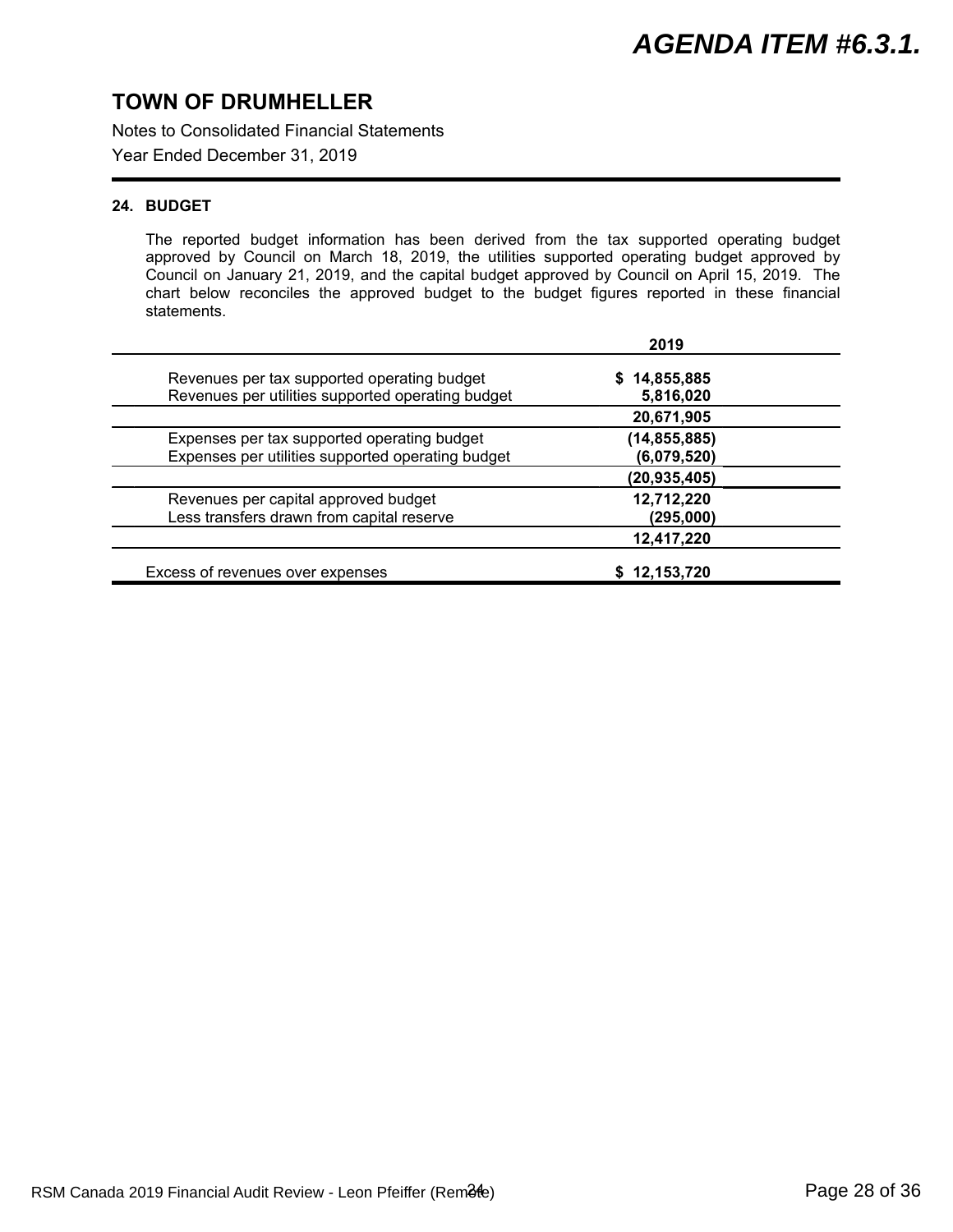Consolidated Se gmented Information (Schedule 1)

Year Ended December 31, 2019

|                          | Protective<br>Services | Transportation<br>Services |     | Water and<br>Wastewater  | Waste<br>Management            | Planning and<br>Development | Recreation<br>and Parks  | <b>Public Health</b><br>and Welfare | General<br>Government | <b>Total 2019</b> |
|--------------------------|------------------------|----------------------------|-----|--------------------------|--------------------------------|-----------------------------|--------------------------|-------------------------------------|-----------------------|-------------------|
| <b>REVENUES</b>          |                        |                            |     |                          |                                |                             |                          |                                     |                       |                   |
| Net municpal taxes       | \$                     | \$<br>$\blacksquare$       | -\$ | $\blacksquare$           | \$<br>$\overline{\phantom{0}}$ | \$<br>\$<br>$\blacksquare$  | $\sim$                   | \$<br>$\blacksquare$                | \$<br>8,907,363 \$    | 8,907,363         |
| Government transfers for |                        |                            |     |                          |                                |                             |                          |                                     |                       |                   |
| operating                | 412,655                |                            |     |                          |                                | 108,474                     | 26,774                   | 284,317                             | 258,647               | 1,090,867         |
| Government transfers for |                        |                            |     |                          |                                |                             |                          |                                     |                       |                   |
| capital                  | 586,057                | 914,000                    |     | 57,046                   |                                |                             | 131,800                  |                                     |                       | 1,688,903         |
| Sales and user fees      | 414,532                | 34,716                     |     | 5,498,726                | 112,393                        | 61,611                      | 612,422                  | 52,456                              | 157,254               | 6,944,110         |
| Franchise and            |                        |                            |     |                          |                                |                             |                          |                                     |                       |                   |
| concessions              |                        | $\overline{\phantom{a}}$   |     | $\overline{\phantom{a}}$ |                                |                             | $\blacksquare$           | $\overline{\phantom{a}}$            | 1,784,107             | 1,784,107         |
| Investment income        |                        | $\overline{\phantom{a}}$   |     | $\overline{\phantom{a}}$ | -                              | 28,547                      | $\overline{\phantom{a}}$ |                                     | 469,960               | 498,507           |
| Penalties and costs on   |                        |                            |     |                          |                                |                             |                          |                                     |                       |                   |
| taxes                    |                        | $\blacksquare$             |     | 21,043                   | -                              |                             |                          | $\blacksquare$                      | 149,619               | 170,662           |
| Rentals                  |                        | 3,000                      |     |                          |                                | 48,427                      | 435,722                  |                                     | 1,200                 | 488,349           |
| Other                    | 17,249                 | 68,518                     |     | 96,227                   | 18                             | 79,515                      | 81,962                   | 10,933                              | 48,746                | 403,168           |
| Gain on disposal of      |                        |                            |     |                          |                                |                             |                          |                                     |                       |                   |
| tangible capital assets  |                        |                            |     | 12,095                   |                                |                             | 2,000                    |                                     |                       | 14,095            |
|                          | 1,430,493              | 1,020,234                  |     | 5,685,137                | 112,411                        | 326,574                     | 1,290,680                | 347,706                             | 11,776,896            | 21,990,131        |

*(continues)*

Page 29 of 36 Page 29 of 36*See notes to financial statements*

25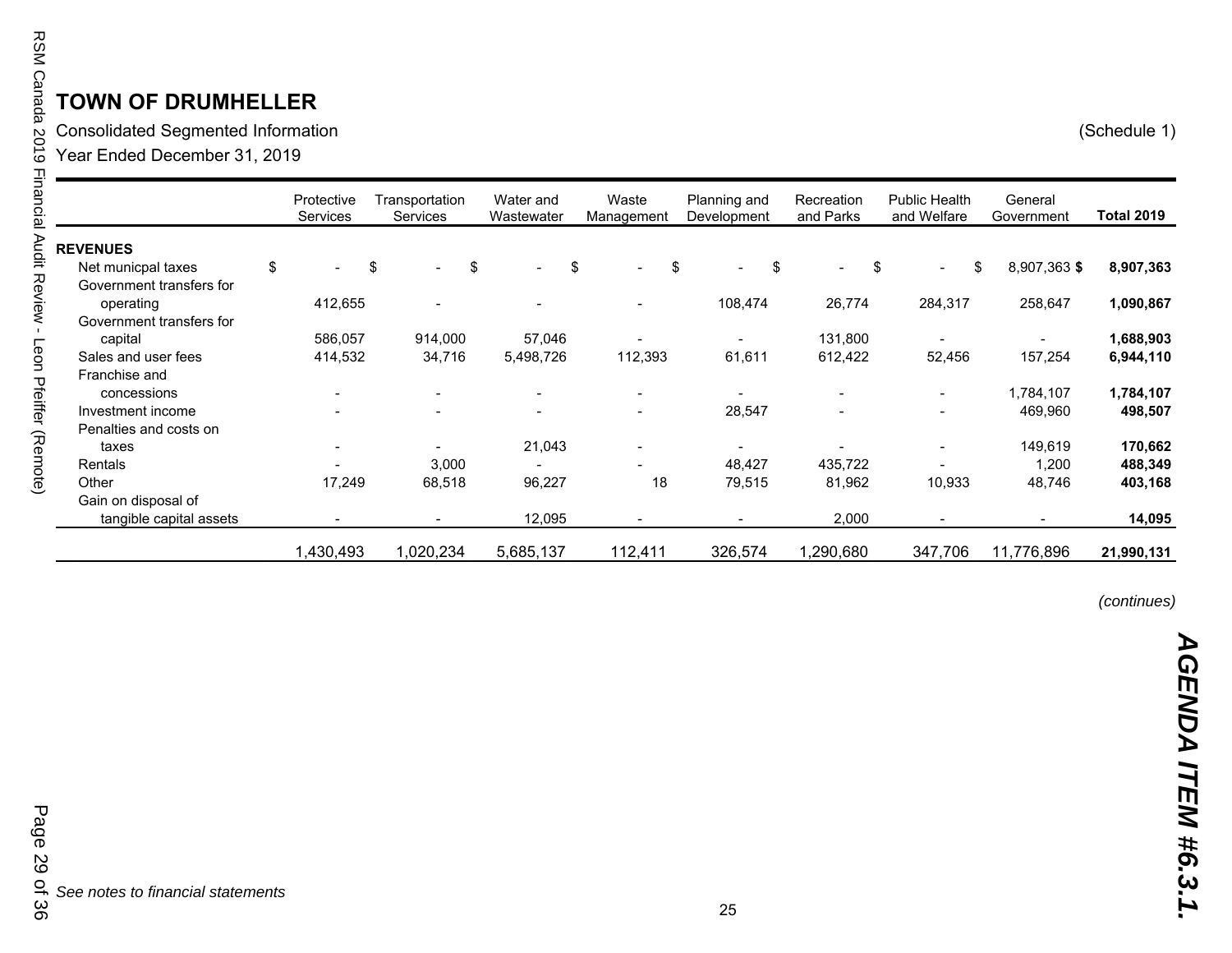| RSM Canada 2019        | <b>OWN OF DRUMHELLER</b><br>Consolidated Segmented Information (continued)<br>Year Ended December 31, 2019 |                          |                            |                         |                     |                             |                         |                                     |                       | (Schedule 1)      |
|------------------------|------------------------------------------------------------------------------------------------------------|--------------------------|----------------------------|-------------------------|---------------------|-----------------------------|-------------------------|-------------------------------------|-----------------------|-------------------|
| Financial Audit Keylew |                                                                                                            | Protective<br>Services   | Transportation<br>Services | Water and<br>Wastewater | Waste<br>Management | Planning and<br>Development | Recreation<br>and Parks | <b>Public Health</b><br>and Welfare | General<br>Government | <b>Total 2019</b> |
|                        | <b>EXPENSES (BY OBJECT)</b>                                                                                |                          |                            |                         |                     |                             |                         |                                     |                       |                   |
|                        | Salaries and wages<br>Contracted and                                                                       | 748,962                  | 858,878                    | 1,272,981               | 26,021              | 124,474                     | 2,128,409               | 289,468                             | 977,894               | 6,427,087         |
|                        | general services                                                                                           | 281,609                  | 366,616                    | 801,253                 | 383,157             | 248,104                     | 1,113,848               | 134,264                             | 671,686               | 4,000,537         |
| $\blacksquare$         | Amortization                                                                                               | 84,329                   | 1,416,688                  | 2,157,050               |                     | 103,900                     | 724,156                 | 2,099                               | 123,303               | 4,611,525         |
| Leon Pfeiffer (Remote) | Purchases from other<br>governments<br>Materials, goods and                                                | 1,335,000                |                            |                         |                     |                             |                         |                                     |                       | 1,335,000         |
|                        | utilities                                                                                                  | 86,881                   | 701,557                    | 786,529                 |                     | 85,629                      | 652,386                 | 10,502                              | 102,791               | 2,426,275         |
|                        | Transfer to local<br>agencies                                                                              | 1,346                    |                            |                         |                     | 238,282                     | 246,089                 | 24,000                              |                       | 509,717           |
|                        | Interest and bank                                                                                          |                          |                            |                         |                     |                             |                         |                                     |                       |                   |
|                        | charges                                                                                                    |                          | 1,260                      | 712                     |                     | 44                          | 11,581                  | 27                                  | 12,640                | 26,264            |
|                        | Interest on long term                                                                                      |                          |                            |                         |                     |                             |                         |                                     |                       |                   |
|                        | debt                                                                                                       |                          |                            | 212,122                 |                     | 3,194                       | 168,554                 |                                     |                       | 383,870           |
|                        | Operating expense #3                                                                                       | (1, 479)                 | 600                        | 1,190                   |                     |                             | 950                     | (1,716)                             | 58,446                | 57,991            |
|                        |                                                                                                            | 2,536,648                | 3,345,599                  | 5,231,837               | 409,178             | 803,627                     | 5,045,973               | 458,644                             | 1,946,760             | 19,778,266        |
|                        | (DEFICIENCY) EXCESS OF<br><b>REVENUES OVER</b><br><b>EXPENSES</b>                                          | $(1, 106, 155)$ \$<br>\$ | $(2,325,365)$ \$           | 453,300 \$              | $(296, 767)$ \$     | $(477, 053)$ \$             | $(3,755,293)$ \$        | $(110, 938)$ \$                     | 9,830,136 \$          | 2,211,865         |

26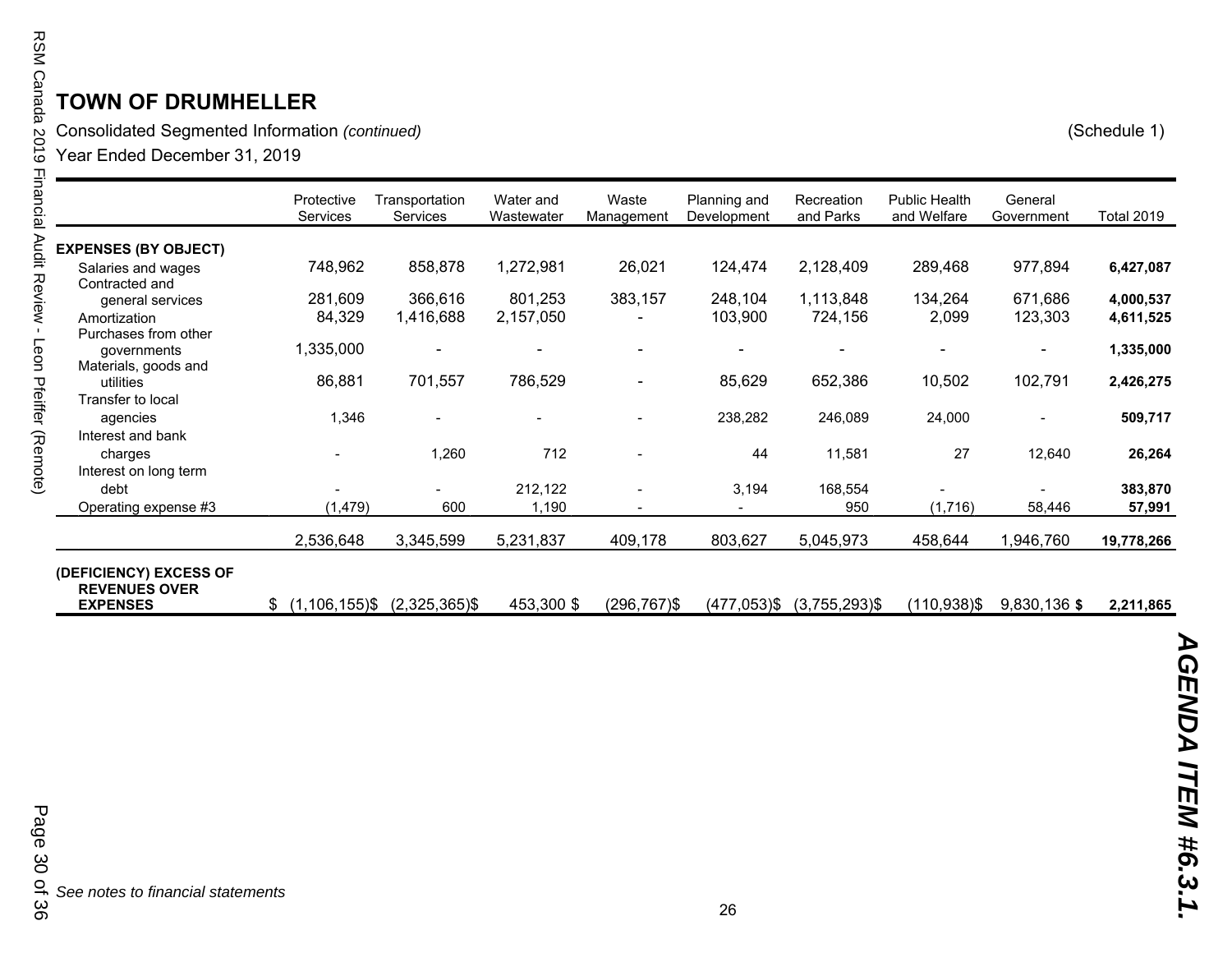Consolidated Se gmented Information (Schedule 2)

Year Ended December 31, 2018

|                      | Protective<br>Services | Transportation<br><b>Services</b> | Water and<br>Wastewater  | Waste<br>Management | Planning and<br>Development | Recreation and<br>Parks        | <b>Public Health</b><br>and Welfare | General<br>Government | <b>Total 2018</b> |
|----------------------|------------------------|-----------------------------------|--------------------------|---------------------|-----------------------------|--------------------------------|-------------------------------------|-----------------------|-------------------|
| <b>REVENUES</b>      |                        |                                   |                          |                     |                             |                                |                                     |                       |                   |
| Net municpal taxes   | \$                     | \$<br>$\overline{\phantom{0}}$    | \$<br>$\sim$             | \$                  | \$<br>$\sim$                | \$<br>$\overline{\phantom{0}}$ | \$<br>$\overline{\phantom{0}}$      | \$<br>8,750,341 \$    | 8,750,341         |
| Government transfers |                        |                                   |                          |                     |                             |                                |                                     |                       |                   |
| for operating        | 508,880                | $\overline{\phantom{a}}$          |                          |                     | 24,596                      | 27,614                         | 279,631                             | 68,459                | 909,180           |
| Government transfers |                        |                                   |                          |                     |                             |                                |                                     |                       |                   |
| for capital          |                        | 1,892,719                         |                          |                     |                             | $\overline{\phantom{a}}$       |                                     |                       | 1,892,719         |
| Sales and user fees  | 396,009                | 656,524                           | 5,676,185                | 90,250              | 135,961                     | 663,111                        | 64,461                              | 155,041               | 7,837,542         |
| Franchise and        |                        |                                   |                          |                     |                             |                                |                                     |                       |                   |
| concessions          |                        | $\overline{\phantom{a}}$          | $\sim$                   |                     | $\overline{\phantom{0}}$    | $\overline{\phantom{0}}$       | $\blacksquare$                      | 1,731,291             | 1,731,291         |
| Investment income    |                        |                                   | $\overline{\phantom{a}}$ |                     |                             |                                |                                     | 488,670               | 488,670           |
| Penalties and costs  |                        |                                   |                          |                     |                             |                                |                                     |                       |                   |
| on taxes             |                        |                                   | 22,066                   |                     |                             |                                | $\overline{\phantom{0}}$            | 145,708               | 167,774           |
| Rentals              |                        | 3,025                             |                          |                     | 46,777                      | 384,236                        | $\overline{\phantom{0}}$            | 300                   | 434,338           |
| Other                | 16,988                 | 14,020                            | 100,236                  |                     | 11,329                      | 91,242                         | 1,727                               | 59,157                | 294,699           |
| Gains (losses) on    |                        |                                   |                          |                     |                             |                                |                                     |                       |                   |
| disposal of assets   | 1,000                  | 31,185                            |                          |                     |                             | 2,572                          |                                     | $\blacksquare$        | 34,757            |
|                      | 922,877                | 2,597,473                         | 5,798,487                | 90,250              | 218,663                     | .168,775                       | 345,819                             | 11,398,967            | 22,541,311        |

*See notes to financial statements*

27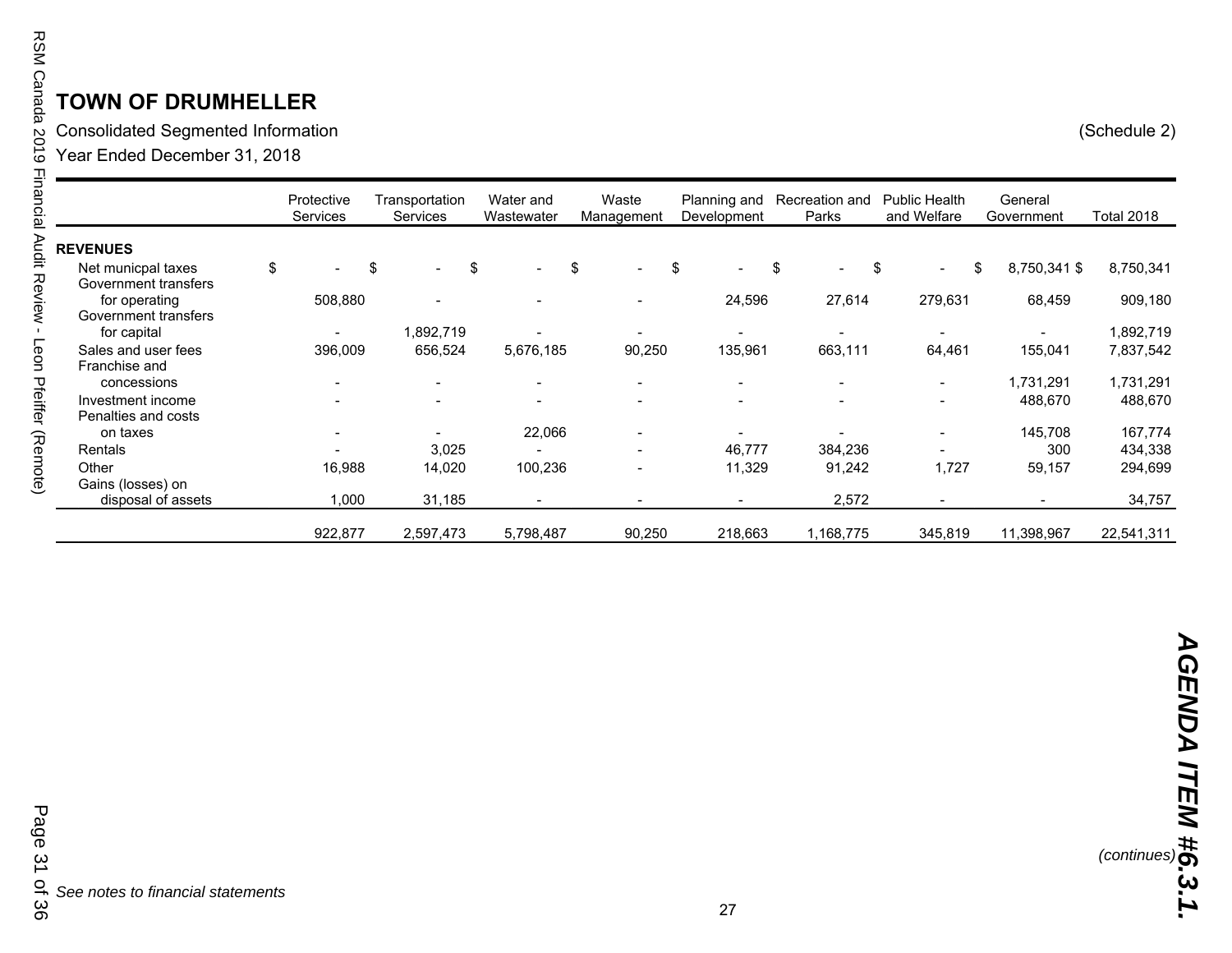Consolidated Se gmented Information *(continued)* (Schedule 2)

Year Ended December 31, 2018

|                                                                          | Protective<br>Services | Transportation<br><b>Services</b> | Water and<br>Wastewater  | Waste<br>Management      | Planning and<br>Development | Recreation and<br>Parks | <b>Public Health</b><br>and Welfare | General<br>Government | <b>Total 2018</b> |
|--------------------------------------------------------------------------|------------------------|-----------------------------------|--------------------------|--------------------------|-----------------------------|-------------------------|-------------------------------------|-----------------------|-------------------|
| <b>EXPENSES (BY OBJECT)</b>                                              |                        |                                   |                          |                          |                             |                         |                                     |                       |                   |
| Salaries and wages<br>Contracted and                                     | 774,445                | 891,042                           | 1,412,636                | 29,680                   | 111,943                     | 2,100,634               | 325,241                             | 847,683               | 6,493,304         |
| general services                                                         | 324,428                | 970,664                           | 663,495                  | 388,690                  | 201,639                     | 1,031,716               | 79,019                              | 584,755               | 4,244,406         |
| Amortization                                                             | 91,496                 | 1,276,384                         | 2,081,617                |                          | 103,516                     | 563,833                 | 2,111                               | 140,073               | 4,259,030         |
| Purchases from other                                                     |                        |                                   |                          |                          |                             |                         |                                     |                       |                   |
| governments                                                              | 936,883                |                                   | $\overline{\phantom{a}}$ |                          |                             | $\blacksquare$          |                                     |                       | 936,883           |
| Materials, goods and                                                     |                        |                                   |                          |                          |                             |                         |                                     |                       |                   |
| utilities                                                                | 74,238                 | 684,079                           | 880,104                  |                          | 79,455                      | 692,451                 | 17,590                              | 99,650                | 2,527,567         |
| Transfer to local                                                        |                        |                                   |                          |                          |                             |                         |                                     |                       |                   |
| agencies                                                                 | 5,132                  |                                   | $\blacksquare$           | $\blacksquare$           | 219,888                     | 242,074                 | 24,000                              | $\blacksquare$        | 491,094           |
| Interest and bank                                                        |                        |                                   |                          |                          |                             |                         |                                     |                       |                   |
| charges                                                                  |                        | 1,045                             | $\blacksquare$           |                          |                             | 12,662                  | $\blacksquare$                      | 15,388                | 29,095            |
| Interest on long term                                                    |                        |                                   |                          |                          |                             |                         |                                     |                       |                   |
| debt                                                                     |                        |                                   | 221,281                  |                          | 8,567                       | 180,084                 | $\blacksquare$                      |                       | 409,932           |
| Operating expense #3                                                     | 2,598                  | (50)                              | 1,705                    | $\overline{\phantom{a}}$ | 10,000                      | 1,390                   | 1,031                               | 93,464                | 110,138           |
| Operating expense #4                                                     |                        |                                   |                          | $\overline{\phantom{a}}$ |                             | $\blacksquare$          |                                     | 21,000                | 21,000            |
|                                                                          | 2,209,220              | 3,823,164                         | 5,260,838                | 418,370                  | 735,008                     | 4,824,844               | 448,992                             | 1,802,013             | 19,522,449        |
| <b>EXCESS (DEFICIENCY) OF</b><br><b>REVENUES OVER</b><br><b>EXPENSES</b> | $(1,286,343)$ \$<br>\$ | $(1,225,691)$ \$                  | 537,649 \$               | (328,120)\$              | $(516, 345)$ \$             | $(3,656,069)$ \$        | $(103, 173)$ \$                     | 9,596,954 \$          | 3,018,862         |

*See notes to financial statements*

Page 32 of 36 Page 32 of 36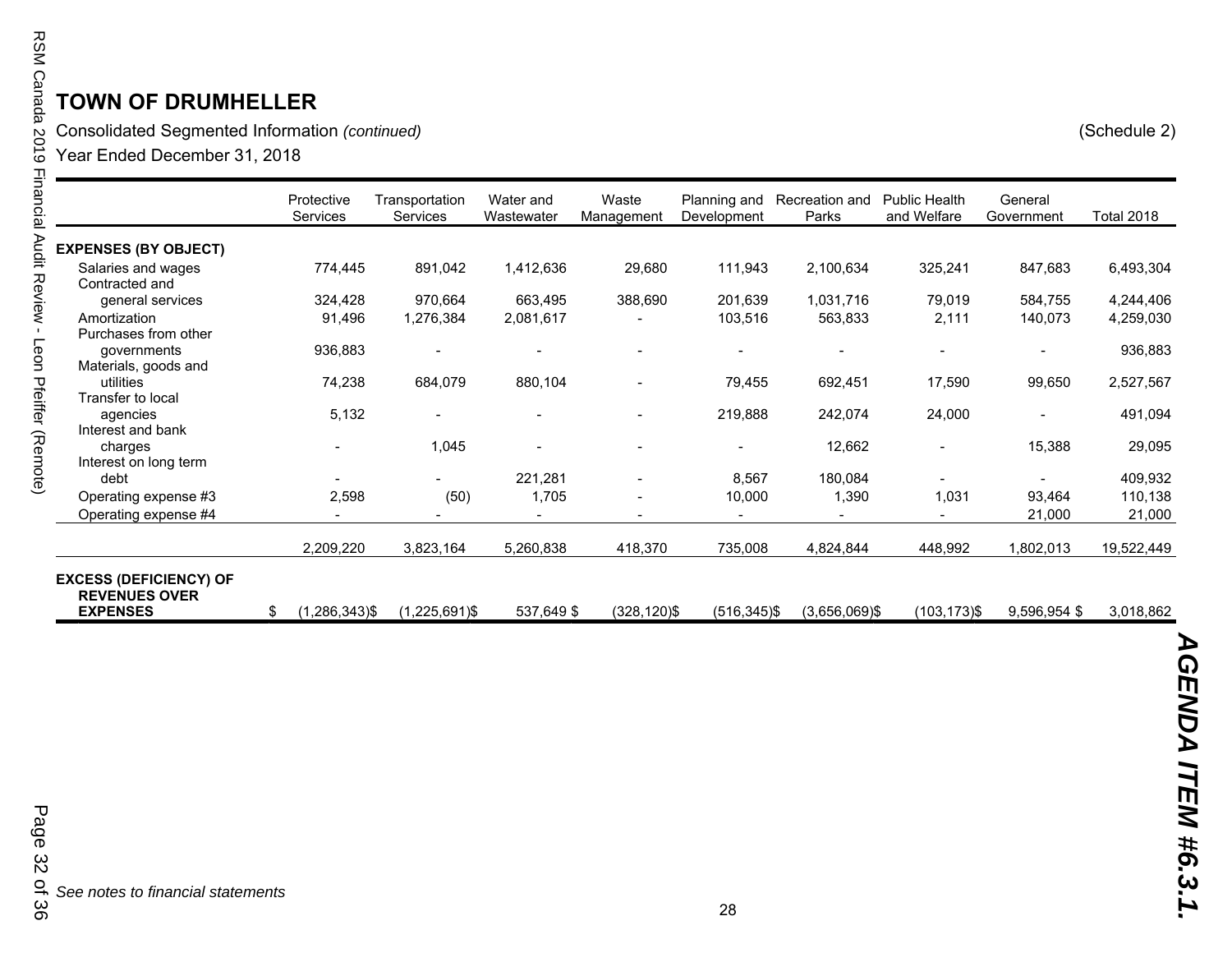### <span id="page-32-0"></span>**Strategic Plan Update: Poverty Reduction Strategy: S/T Initiatives**

### **Last meeting was pre-Covid (13 Feb, 2020 – Coaching call with Tamarack).**

**Action:** Aim to re-establish the Drumheller Poverty Reduction Alliance by Jan 2021 latest. In the interim we will be recruiting the temporary PT position to drive this project forward.

We have talked before about:

- 1. Poverty Reduction (reducing the number of people that are experiencing poverty) and
- 2. Poverty Alleviation (supporting those that are in poverty through subsidies and assistance).

Much of the work that has been done in the short term is Poverty Alleviation. The work to reduce the number of resident that find themselves living in poverty requires more strategic approaches, medium and longer term, which will be incorporated in the Poverty Reduction Strategy.

### **Food Security**

Benchmarking Food Environments Assessment – completed.

Aim is to get a clear picture of the availability of healthy food choices for children and youth in the community.

Data gathered is being reviewed by U of A project leads. They will develop a report which will lead to further discussions with participants such as schools, grocery stores and recreation facilities.

### **Covid-19 Community Response**

 We have applied for 21 grants since March 13, 2020 – all with a view to meeting emergent needs resulting directly/indirectly from the impact of CV-19. Of these 13 have been successful and a further 2 are pending.

# **Partnerships**

### **Housing/Homelessness**

- I wrote the ARDN grant as a partnership with the Salvation Army (SA). \$15k was awarded for the SA to provide emergency housing in a hotel here in Drumheller.
- They are also offering support for those at risk of homelessness to remain in their own homes.
- All clients have a case worker to support them to access permanent accommodation in the community, engage with AB supports and other services such as addictions/mental health supports as needed.
- Aim is to reduce the number of clients that are sent to the larger centres.
- Funding of \$15k began April and was exhausted by Mid Aug.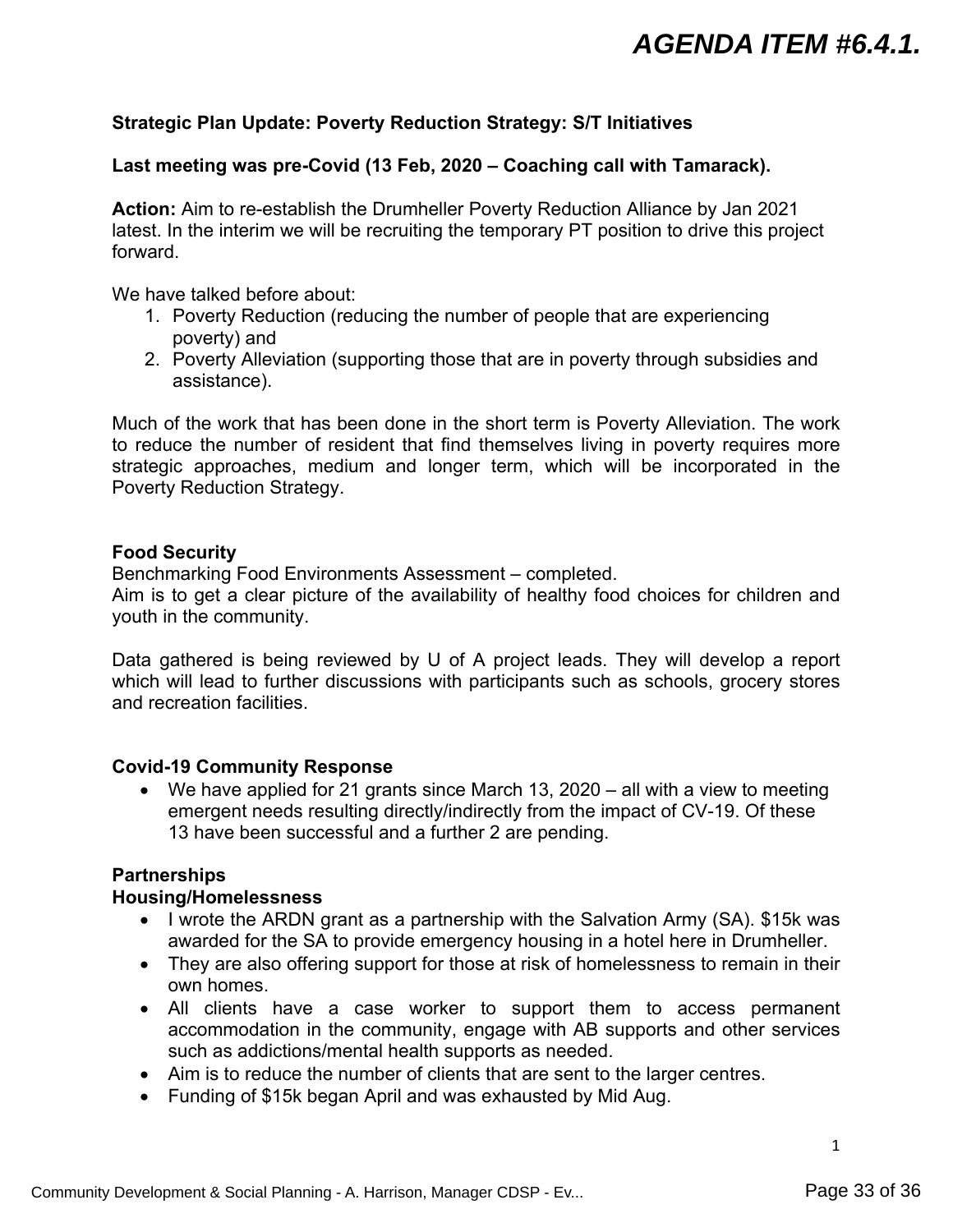- Received an additional \$15,000 in Aug.
- Clients to date in hotel: 25
- Clients send directly to Centre of Hope as no chance of securing accommodation within 2 weeks in Drumheller – at least 3 or 4

### **Family Violence**

- Applied for grant through Drumheller Rotary for costs to secure and furnish the family violence unit. – Approved
- Finalised Policies and Procedures
- Finalising the MOU to partner agencies
- Last week we were approved for funding to support a Temp PT worker to advance this project – but only until March 2021. This week we have (unofficially) received further grant funding that will allow this position to continue into late 2021.

### **Food Security**

 Worked with the SA to provide increased food hampers to 2x per month until October 1, 2020 using TOD and other grant funds. These are now exhausted so they are back to 1 per month, though still including some fresh produce.

We were approved funding:

- to offer a subsidised hot meal program for seniors partnering with Badlands Express – 37 on the program.
	- o Seeking volunteer drivers to deliver meals to Starland County clients.
	- o Funding to be used by March 31, 2021. After this we will use some funds we have committed to meals on wheels and then will be seeking alternative funding sources to continue the program.
- for Grocery gift cards for those in need working with SA on this.
- to pay for Good Food boxes for the year for clients in need working with the SA on this

### **Home Supports**

- We were approved funding to offer a subsidy for light housekeeping etc in partnership with Helping Hands. Supporting 10 existing clients and some funds available for new clients too.
- Funding received to extend the subsidy for what was previously known as the Handyman Program, in partnership with Grace House. 20 clients currently accessing this support.

### **Subsidised Transport**

 We were approved funding to offer support with the cost of travel to medical appointments, to collect groceries, leave abusive situations, reach therapy or residential support/treatment. This could support 175+ individuals.

### **Wellness Calls**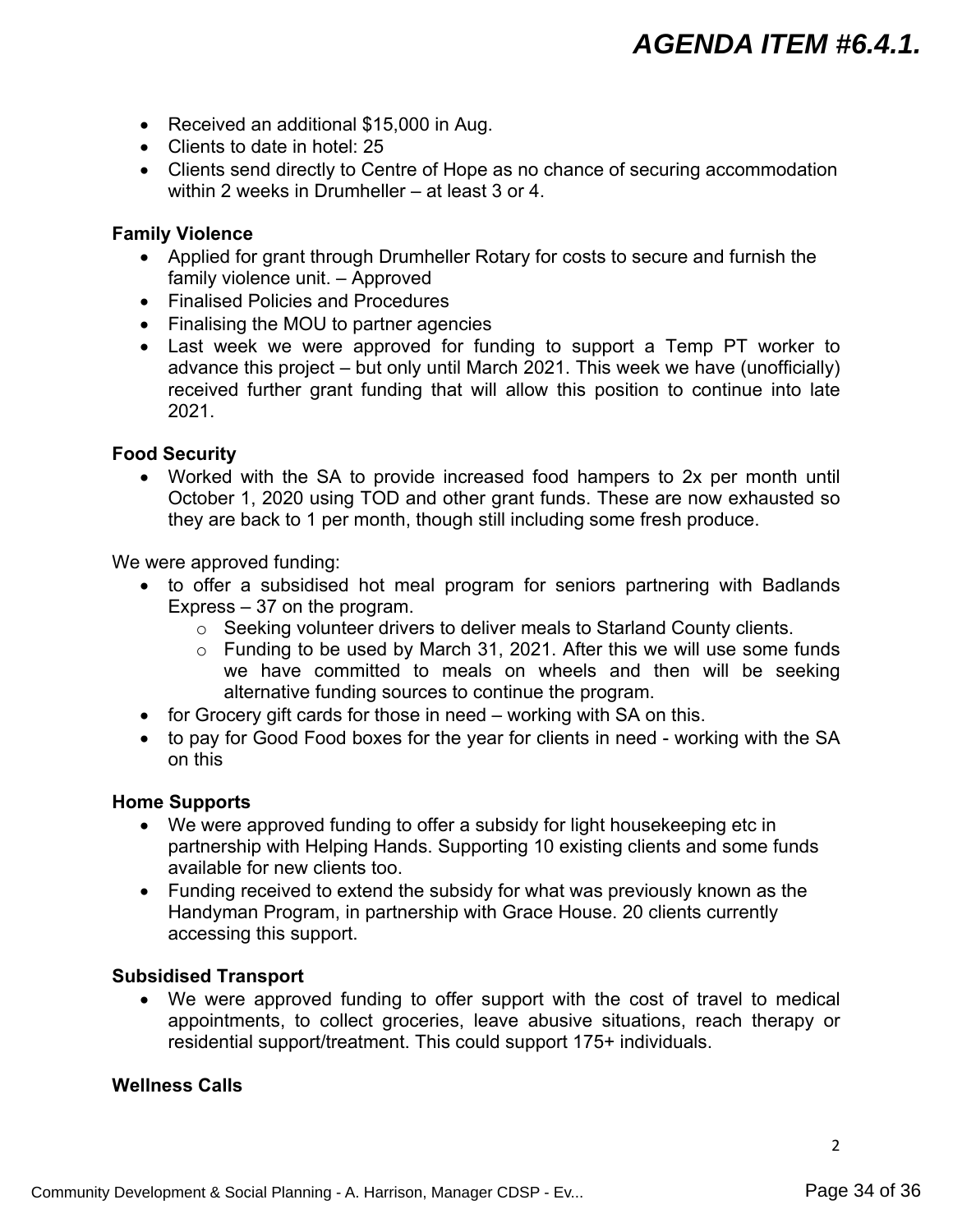We are offering weekly check-ins with isolated/vulnerable residents. 10 per week. Seeking volunteers to further support this program.

### **Tech Connect**

• Connecting seniors and low income residents with technology to ensure that they can connect with friends/family and or study/work from home while in isolation. 4 seniors have been issued laptops, 2 more going out soon. We welcome donations of used (working) laptops or tablets for this program. No PCs.

### **Camp SOFO**

• Received funding from AB Blue cross to support cost of running the program and to offer subsidy for low/moderate income = removing barriers to participation.

4 kids were subsidised over 9 weeks of camp.

### **Mental Health**

- JUST approved funding from two sources toward the subsidised counselling program and to offer:
- Group support for front line/essential workers (Help the Helper)
- Post partum support groups o Includes support with the cost of childcare/transport to attend.
- Youth mental Health project.
- Support with some youth family literacy programs in partnership with Drumheller Family Literacy.
- Funds from one of the grants to be used by March 31, 2021, though the application budgeted the projects to Dec 31, 2021. This will mean some creative thinking with partners to ensure funds are used effectively in the timeline. The other grant will have a later end date.

### **Youth Project**

Funds approved to:

- support a youth project, focussing on mental health, wellness, resiliency and connection etc.
- support family literacy programs in partnership with Drumheller Family Literacy.